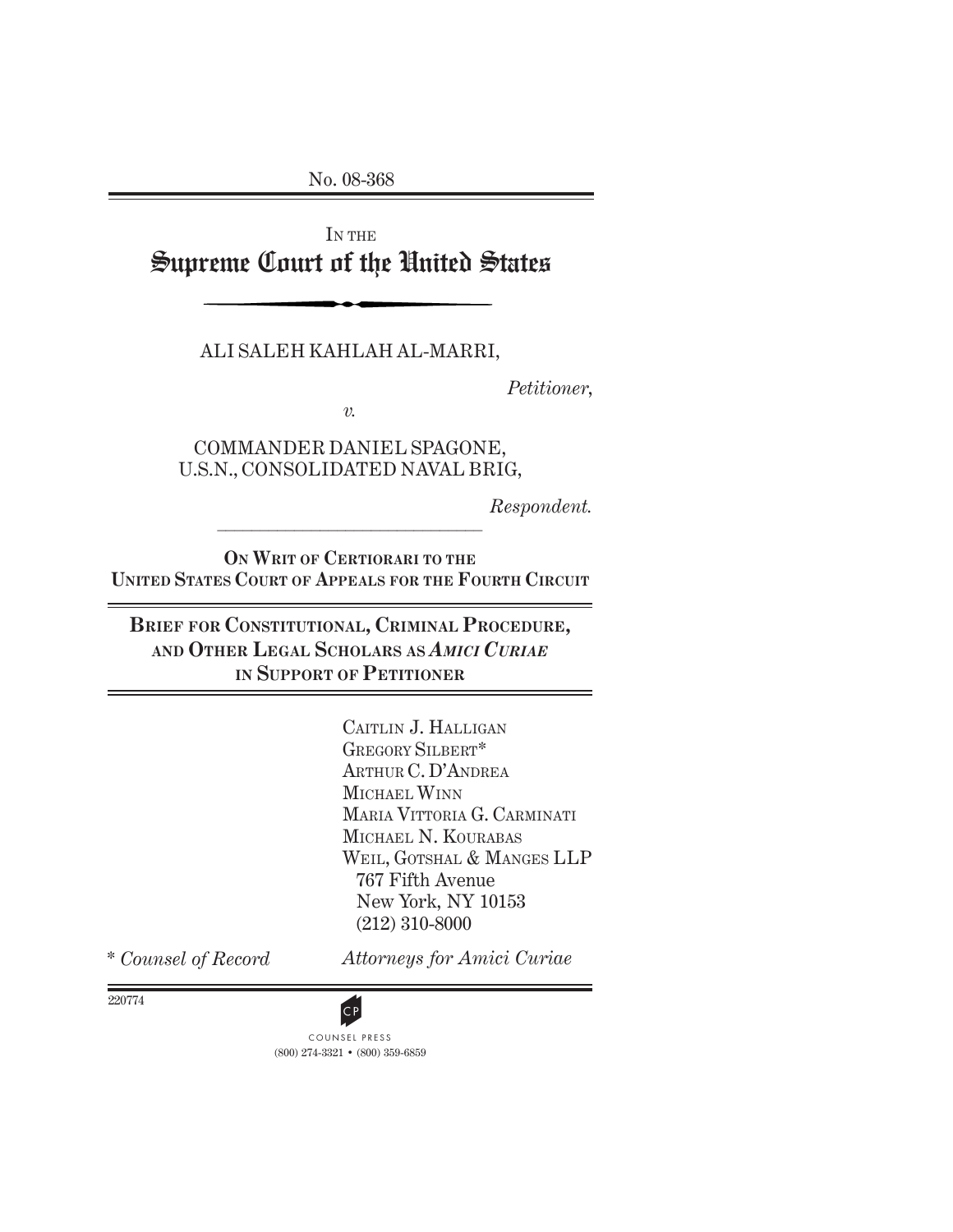## **QUESTION PRESENTED**

Does the Authorization for Use of Military Force (AUMF), 115 Stat. 224, authorize—and if so does the Constitution allow—the seizure and indefinite military detention of a person lawfully residing in the United States, without criminal charge or trial, based on a determination that the detainee conspired with al Qaeda to engage in terrorist activities?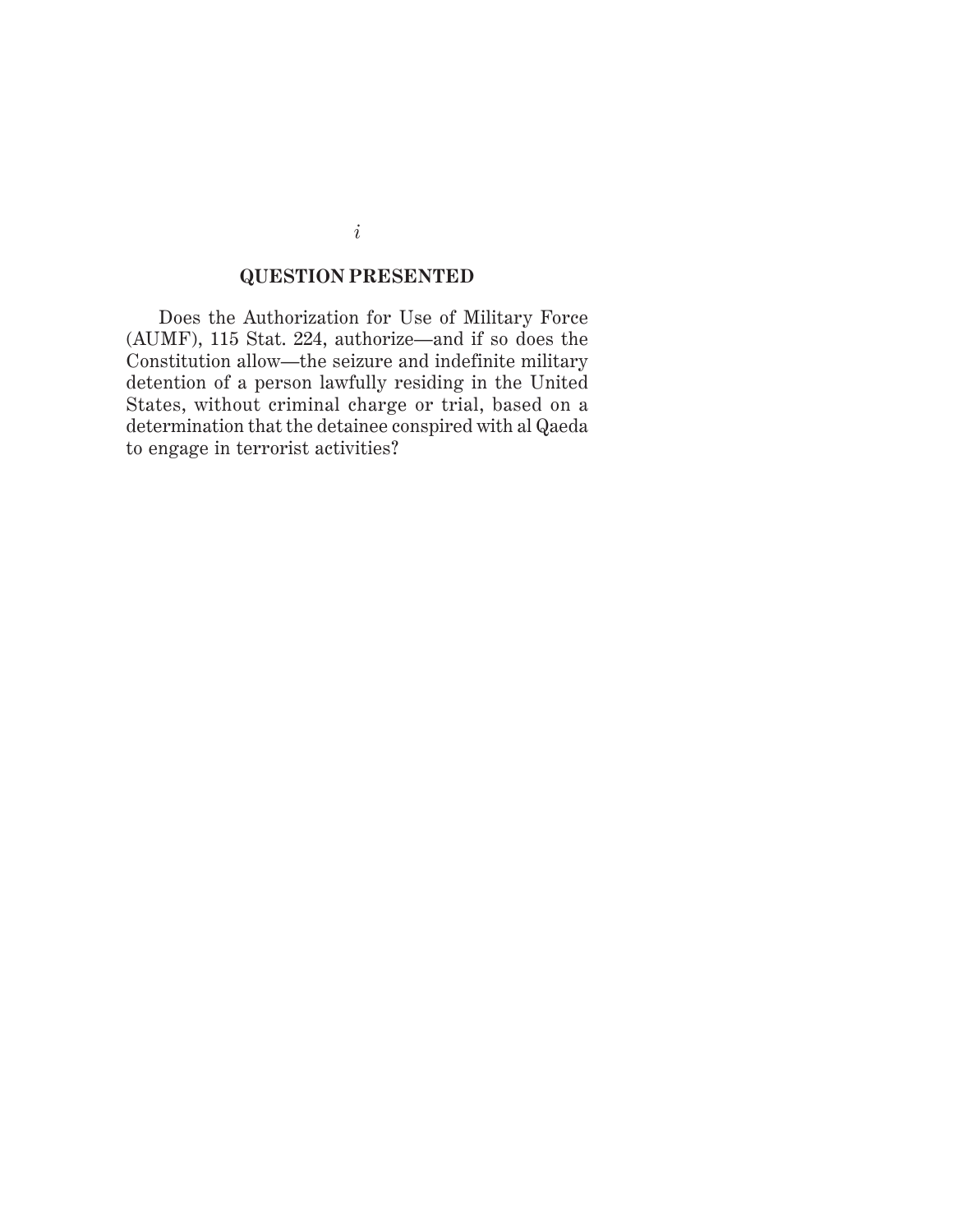#### *Cited Authorities* **TABLE OF CONTENTS**

*ii*

|                                                                                                                                                                                                        | Page            |
|--------------------------------------------------------------------------------------------------------------------------------------------------------------------------------------------------------|-----------------|
| Question Presented                                                                                                                                                                                     | i               |
| Table of Contents                                                                                                                                                                                      | $\ddot{\rm ii}$ |
| Table of Cited Authorities                                                                                                                                                                             | iv              |
| Interest of Amici Curiae                                                                                                                                                                               | 1               |
| Summary of Argument                                                                                                                                                                                    | 1               |
| Argument                                                                                                                                                                                               | 4               |
| I.<br>With Carefully Limited Exceptions, the<br>Criminal Process—Requiring Charge,<br>Conviction, and Other Safeguards—Is the<br>Sole Means by Which the Government<br>May Deprive a Person of Liberty | 4               |
| II. The Indefinite Detention of al-Marri<br>without Charge or Conviction Finds No<br>Support from the Limited Group<br>of Permissible Preventive Detention                                             |                 |
| Schemes                                                                                                                                                                                                | 8               |

| A. | This Court Has Rejected the Notion    |   |
|----|---------------------------------------|---|
|    | That Dangerousness Alone Is a         |   |
|    | Sufficient Ground for Civil Detention |   |
|    | of Indefinite Duration                | 9 |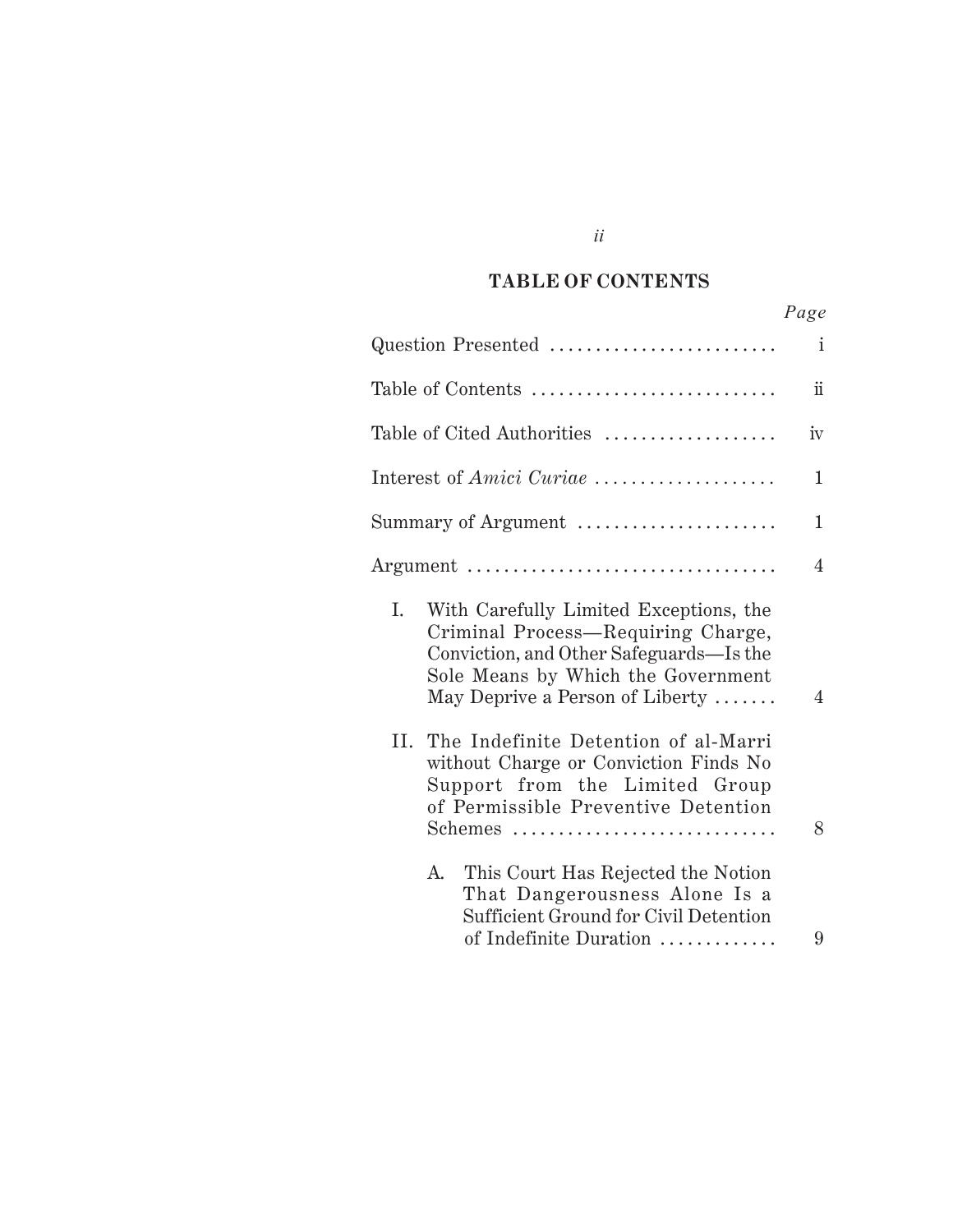## $Contents$

| $a\sigma$<br>υ |
|----------------|
|                |

| B. Unlike Preventive Detentions Held<br>to Be Constitutionally Valid, al-<br>Marri's Detention Has Punitive<br>Purposes and Conditions and Serves<br>Governmental Purposes Fully<br>Achievable by Normal Criminal<br>Process                                    | 16 |
|-----------------------------------------------------------------------------------------------------------------------------------------------------------------------------------------------------------------------------------------------------------------|----|
| III. Because Preventive Detention Schemes<br>Approved by This Court Have All Been<br>Authorized by Clear Legislative<br>Statements, Those Schemes Provide No<br>Support for the View That Congress<br>Implicitly Authorized al-Marri's<br>Detention in the AUMF | 20 |
| $Conclusion$                                                                                                                                                                                                                                                    | 22 |
|                                                                                                                                                                                                                                                                 | lа |

*iii*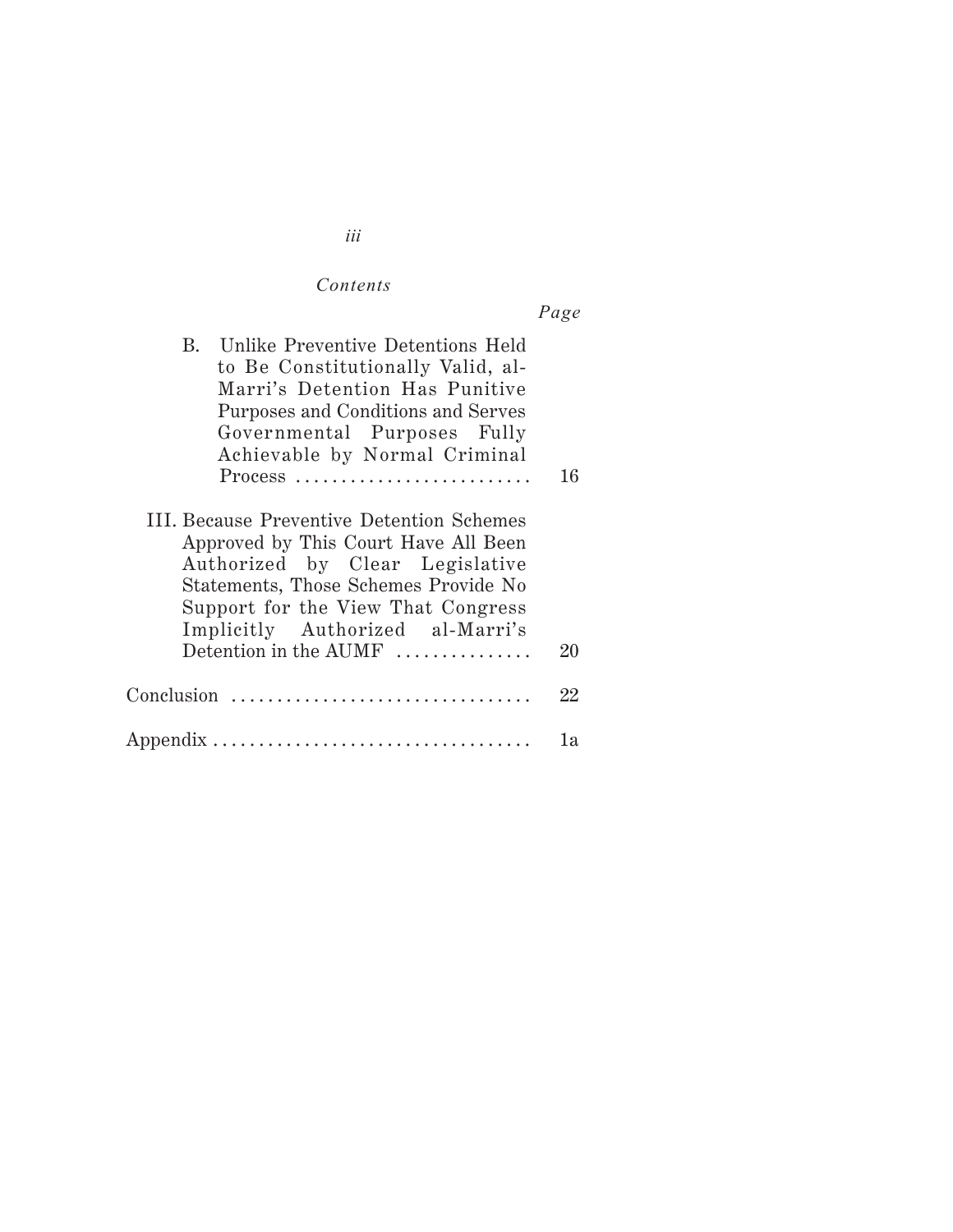#### *Cited Authorities* **TABLE OF CITED AUTHORITIES**

*iv*

# *Page*

## **Cases**

| Addington v. Texas,                   |
|---------------------------------------|
| Allen v. Illinois,                    |
| Bell v. Wolfish,                      |
| Brady v. Maryland,<br>$6\phantom{.}6$ |
| Coffin v. United States,              |
| Foucha v. Louisiana,                  |
| Gerstein v. Pugh,                     |
| Gideon v. Wainwright,                 |
| Hamdi v. Rumsfeld,                    |
| Heller v. Doe,                        |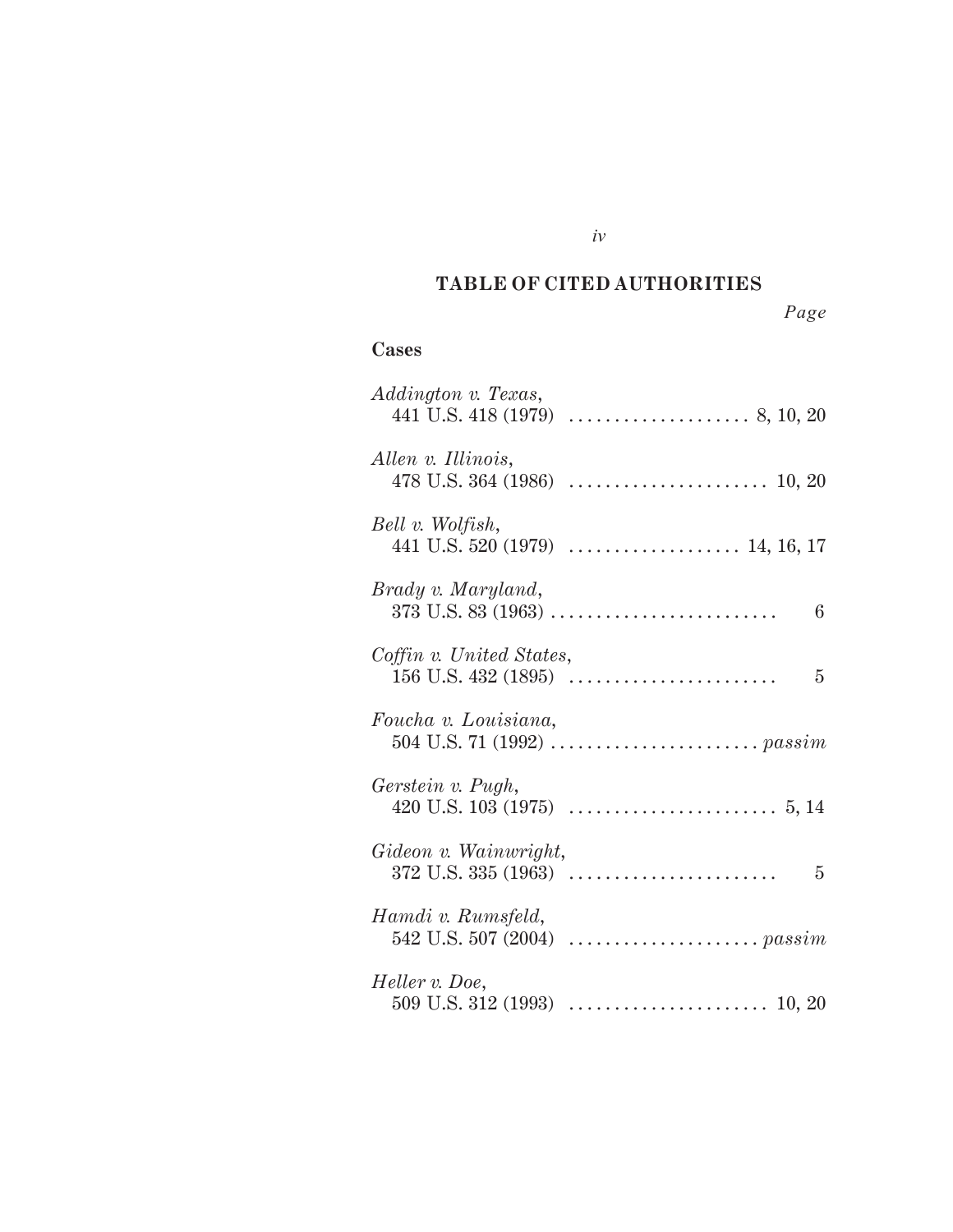| Page                                                                |
|---------------------------------------------------------------------|
| Jackson v. Indiana,<br>14                                           |
| Jones v. United States,                                             |
| Kansas v. Crane,                                                    |
| Kansas v. Hendricks,                                                |
| Ludecke v. Watkins,<br>$\overline{2}$                               |
| Ex parte Milligan,<br>71 U.S. (4 Wall.) $2(1866)$<br>$\overline{2}$ |
| Minnesota ex rel. Pearson<br>v. Probate Court of Ramsey Cty.,       |
| Miranda v. Arizona,<br>5                                            |
| Moyer v. Peabody,<br>$\overline{2}$                                 |
| O'Connor v. Donaldson,<br>8                                         |

| I<br>I<br>٦ | ł<br>i |
|-------------|--------|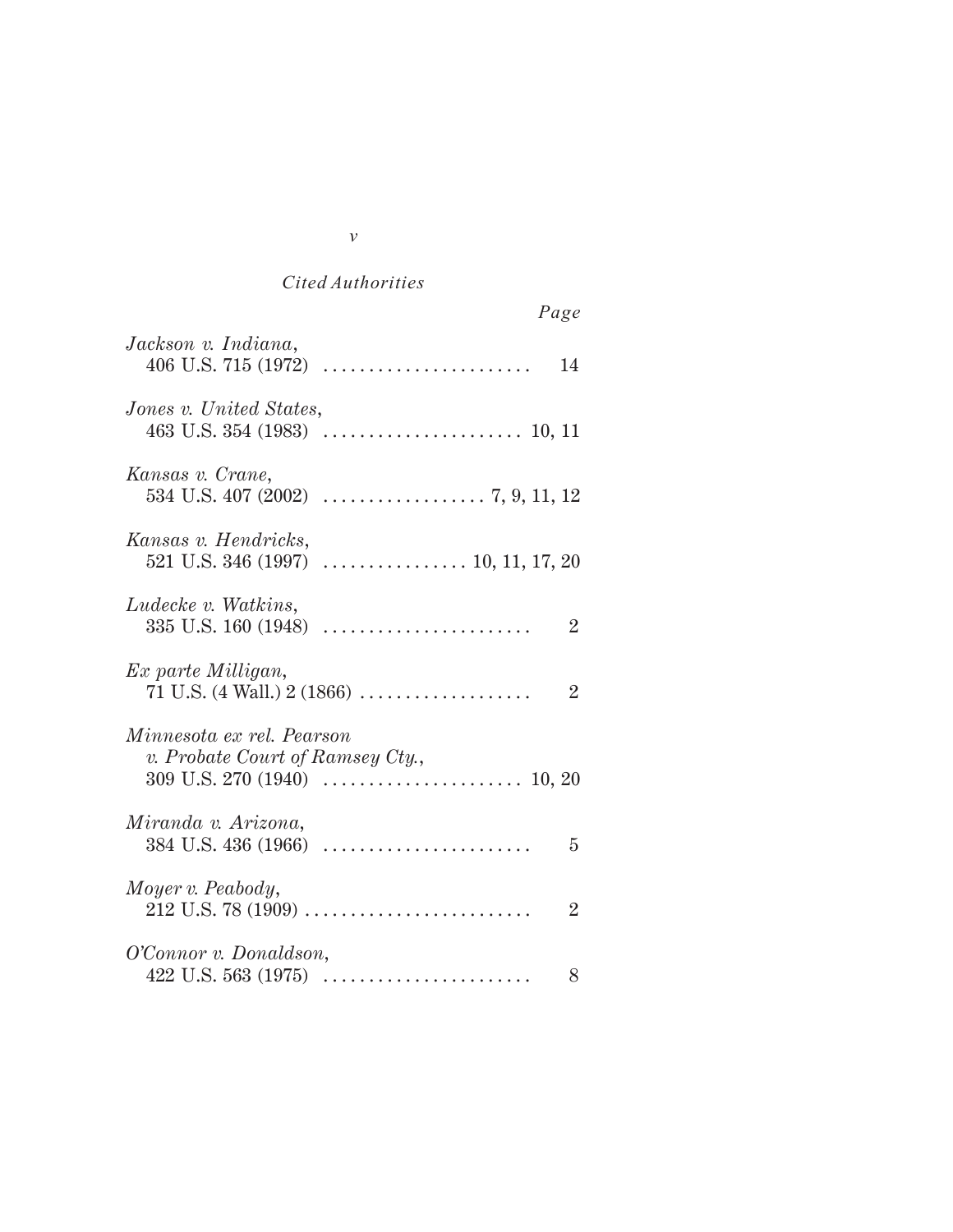| Page                                                                                               |
|----------------------------------------------------------------------------------------------------|
| In re Oliver,<br>$333 \text{ U.S. } 257 \ (1948) \ \ldots \ldots \ldots \ldots \ldots \ldots$<br>5 |
| Oyler v. Boles,<br>6                                                                               |
| Ex parte Quirin,<br>$\overline{2}$                                                                 |
| Robinson v. California,                                                                            |
| Schall v. Martin,                                                                                  |
| Seling v. Young,<br>21                                                                             |
| Shaughnessy v. United States ex rel. Mezei,<br>$345$ U.S. $206$ (1953)<br>15                       |
| United States v. Abdi,<br>463 F.3d 547 (6th Cir. 2006) $\ldots$<br>19                              |
| United States v. Bass,<br>6                                                                        |
| United States v. Goba,<br>240 F. Supp. 2d 242 (W.D.N.Y. 2003)<br>19                                |

## *vi*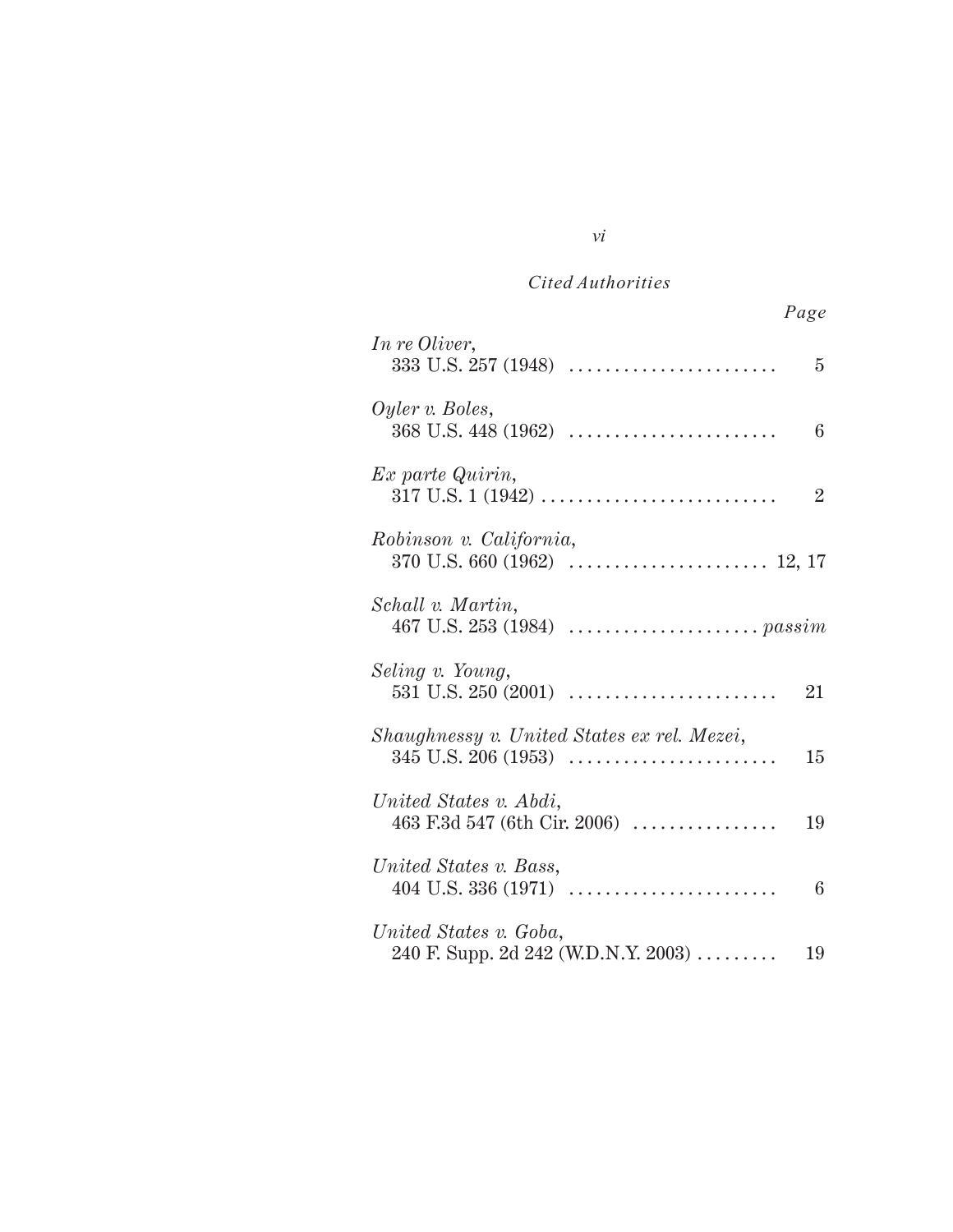| Page                                                                              |
|-----------------------------------------------------------------------------------|
| United States v. Moussaoui,<br>$382$ F.3d $453$ (4th Cir. 2004)<br>19             |
| United States v. Padilla,<br>No. 04-60001-CR<br>$(S.D. Fla. Jan. 22, 2008)$<br>19 |
| United States v. Reid,<br>369 F.3d 619 (1st Cir. 2004)<br>19                      |
| United States v. Salerno,                                                         |
| In re Winship,<br>6                                                               |
| Youngberg v. Romeo,<br>4                                                          |
| Zadvydas v. Davis,                                                                |
| <b>Statutes and Rules</b>                                                         |
| 18                                                                                |
| 18 U.S.C. § 2339A<br>18                                                           |
| 18                                                                                |

18 U.S.C. § 2384 . . . . . . . . . . . . . . . . . . . . . . . . . . . . 18

#### *vii*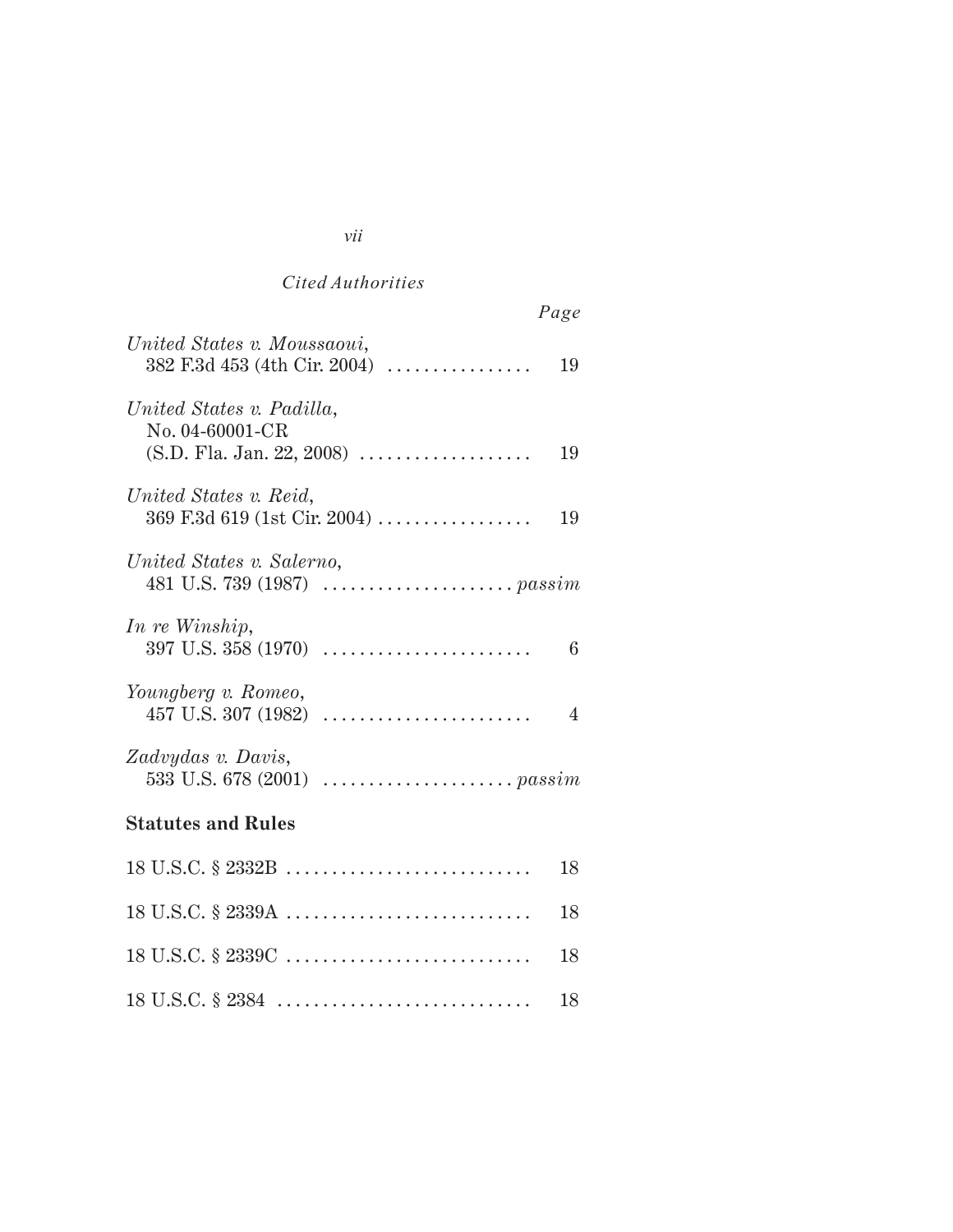*viii*

|                                                                                             | Page           |
|---------------------------------------------------------------------------------------------|----------------|
| $18 \text{ U.S.C. } \S 3164(a)(1) \dots \dots \dots \dots \dots \dots \dots$                | 13             |
|                                                                                             | 13             |
| Authorization For Use of Military Force (AUMF),<br>Pub. L. No. 107-40, 115 Stat. 224 (2001) | i, 4           |
| Classified Information Procedures Act (CIPA),<br>18 U.S.C. app. $3 \S \S 1-16$              | 18             |
| Foreign Intelligence Surveillance Act (FISA),                                               | 18             |
|                                                                                             | 18             |
| <b>Constitutional Provisions</b>                                                            |                |
| U.S. CONST. amend. IV                                                                       | $\overline{5}$ |
| U.S. CONST. amend. V                                                                        | 5, 6           |
| U.S. CONST. amend. VI                                                                       | 5, 6           |
|                                                                                             | $\overline{5}$ |
| U.S. CONST. art. I, § 9, cl. 3, § 10, cl. 1                                                 | 6              |
| U.S. CONST. art. III, $\S 2$ , cl. 3                                                        | $\overline{5}$ |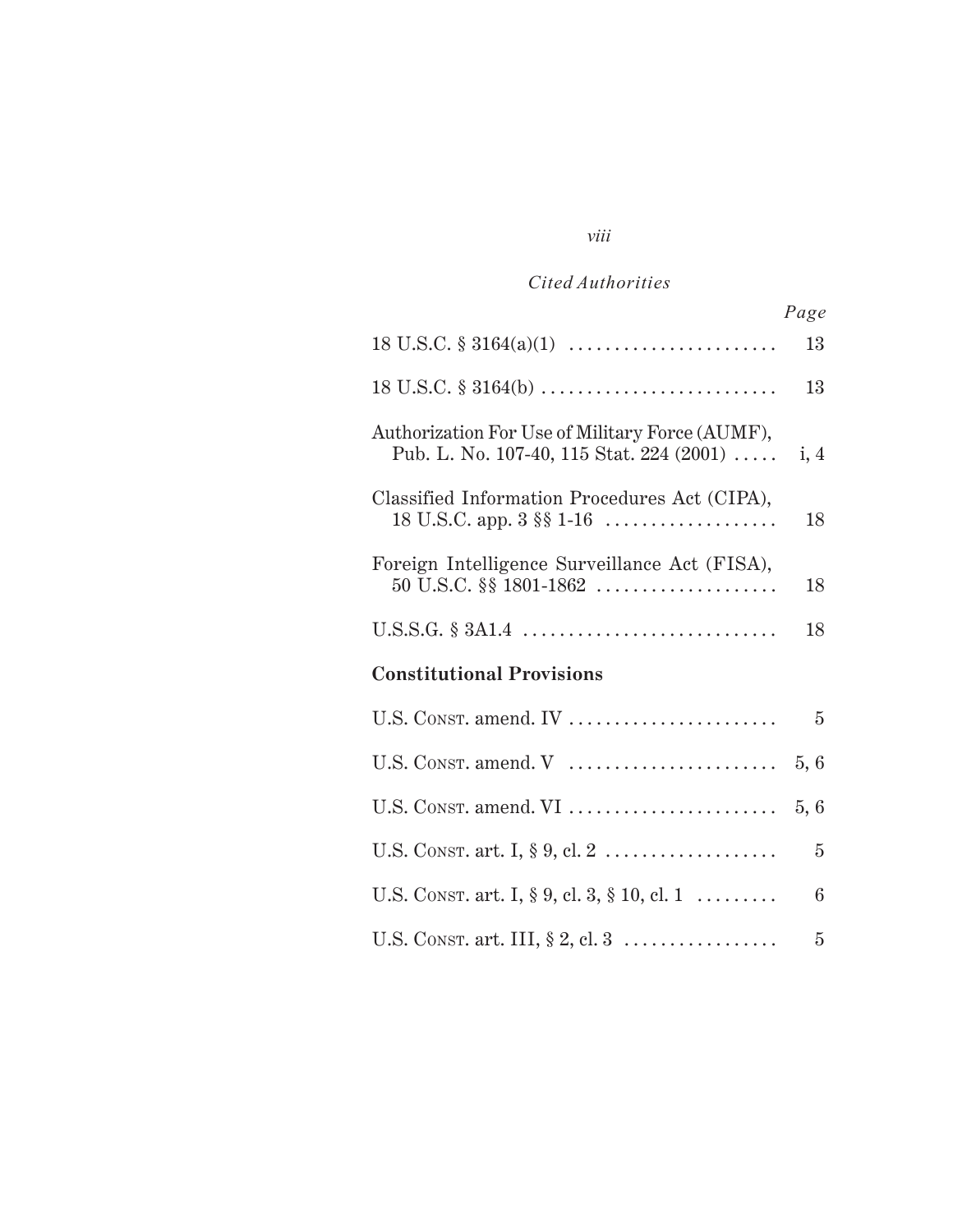# *Page*

## **Other Authorities**

| JOHN ASHCROFT, NEVER AGAIN: SECURING<br>AMERICA AND RESTORING JUSTICE (2006)                 | 17 |
|----------------------------------------------------------------------------------------------|----|
| W. BLACKSTONE, COMMENTARIES ON THE LAWS OF<br>$ENGLAND$ $(1765)$                             |    |
| THE FEDERALIST No. 84 (Alexander Hamilton).                                                  |    |
| Pamela Hess, Officer Wrote of Harsh Treatment<br>of U.S. Detainee, L.A. TIMES, Oct. 10, 2008 | 17 |
| WAYNE R. LAFAVE & AUSTIN W. SCOTT, JR.,<br>CRIMINAL LAW $\S 3.2$ , at 195 (2d ed. 1986)      | 12 |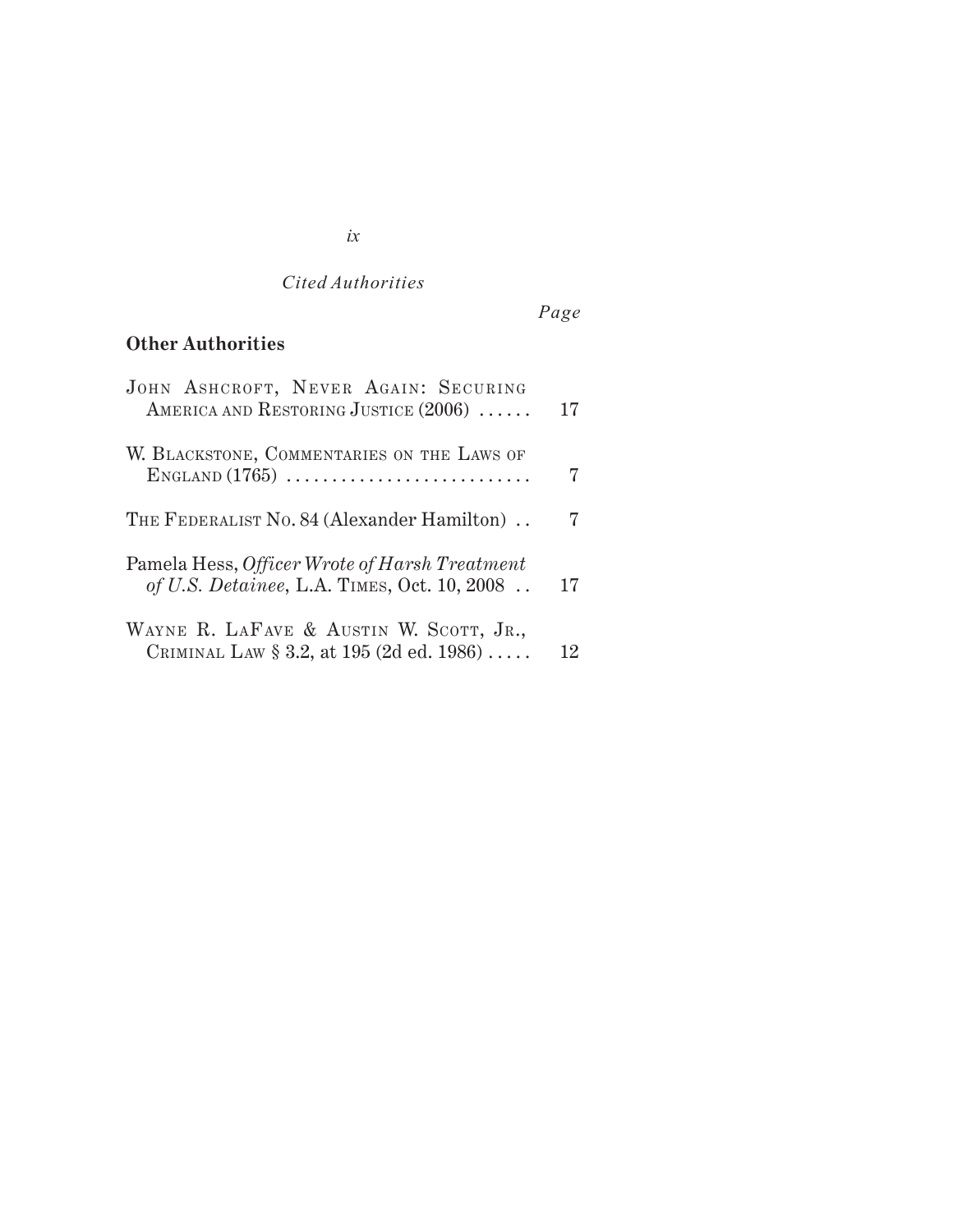#### **INTEREST OF** *AMICI CURIAE*

*Amici*, listed in the Appendix, are constitutional, criminal procedure, and other legal scholars whose research and teaching touch upon the issues raised in this case.1 *Amici* respectfully submit that although this Court has approved a limited number of civil detention schemes that have superficial similarities to petitioner's, those approved detentions in no way suggest that the government may indefinitely confine petitioner without criminal process.

#### **SUMMARY OF ARGUMENT**

The government has detained petitioner Ali Saleh Kahlah al-Marri, without criminal process, for more than seven years, and it asserts a power to continue his detention indefinitely. Pet. App. 8a. The Executive has issued a determination accusing al-Marri of serious crimes, Pet. App. 466a-67a, but his confinement cannot be a punishment for those crimes because he has not been charged or convicted. *Foucha v. Louisiana*, 504 U.S. 71, 80 (1992) ("As [he] was not convicted, he may not be punished."). Thus, if al-Marri's confinement is lawful, it must be sustained as a civil detention — a narrow category of confinement that may be imposed without criminal process.

<sup>&</sup>lt;sup>1</sup> No counsel for a party authored this brief in whole or in part, and no such counsel or party made a monetary contribution intended to fund the preparation or submission of this brief. No person other than *amici curiae*, their members, or their counsel made a monetary contribution to its preparation or submission. The parties have consented to the filing of this brief and such consents are being lodged herewith.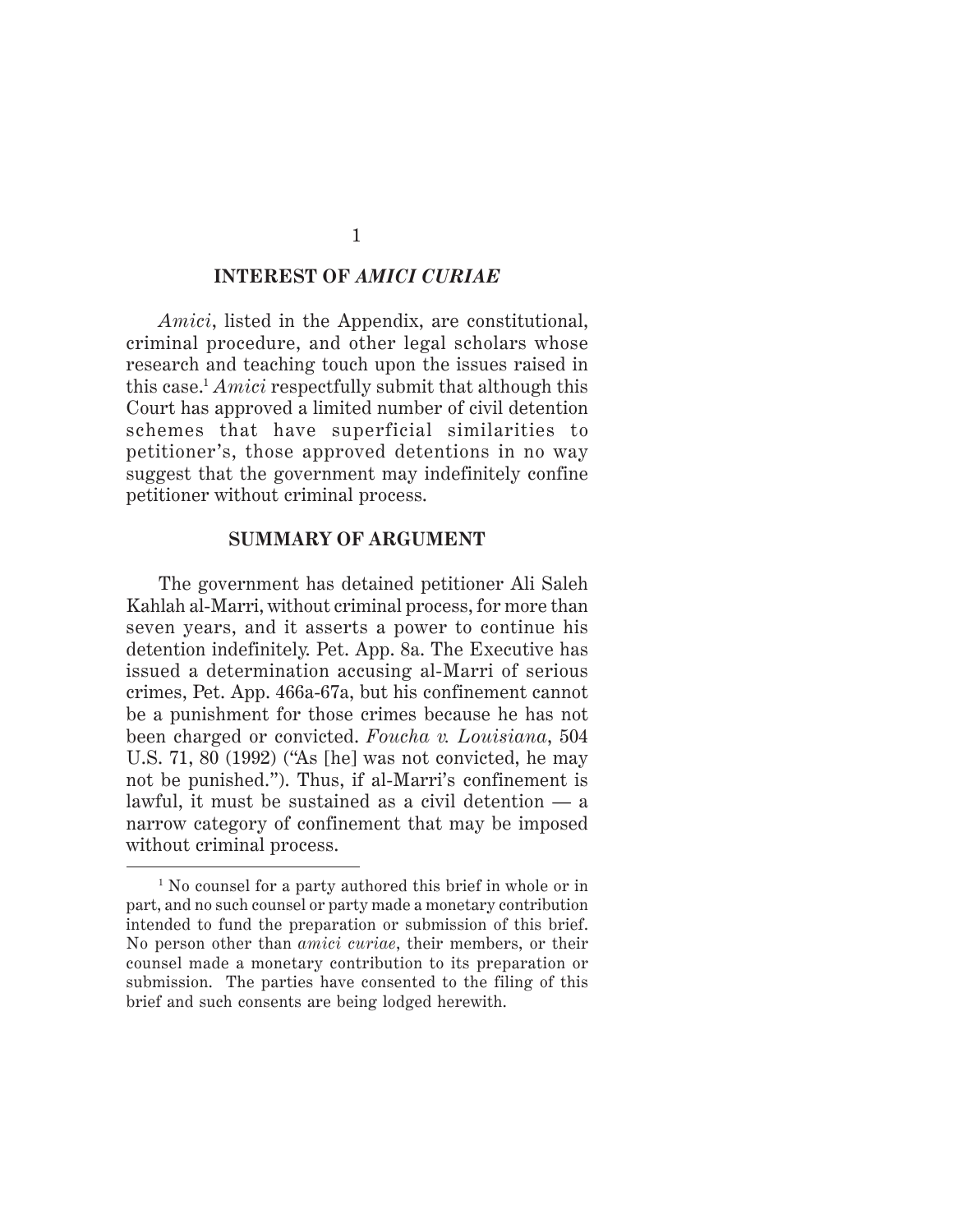This Court has previously considered challenges to

 $\mathcal{P}$ 

military detentions imposed without the safeguards of the criminal justice system.<sup>2</sup> As al-Marri's brief demonstrates, *see* Pet. Br. 48-55, those decisions do not sanction the extraordinary detention power that is claimed here.

The Court has also approved a limited number of civil detention schemes outside of the military context, such as ones involving mentally ill persons, sexually violent predators, or pretrial detainees. Some of these schemes bear superficial similarities to al-Marri's detention. For example, some have as their central purpose the incapacitation of persons found to be dangerous, much as the government contends that al-Marri's detention is necessary to prevent him from aiding al Qaeda. Pet. App. 467a. And some constitutionally valid civil detentions may be of indefinite duration, just as the government asserts a power of indefinite detention here. But, as demonstrated below, this Court's decisions concerning civil detentions provide no authority to indefinitely detain al-Marri without charge or conviction.

Criminal process, with its many safeguards, is the primary and near-exclusive means by which the government may impose prolonged confinement. And so it must remain, lest the government resort to civil

<sup>2</sup> *See*, *e.g.*, *Ex parte Milligan*, 71 U.S. (4 Wall.) 2 (1866); *Moyer v. Peabody*, 212 U.S. 78 (1909); *Ex parte Quirin*, 317 U.S. 1 (1942); *Ludecke v. Watkins*, 335 U.S. 160 (1948); *Hamdi v. Rumsfeld*, 542 U.S. 507 (2004).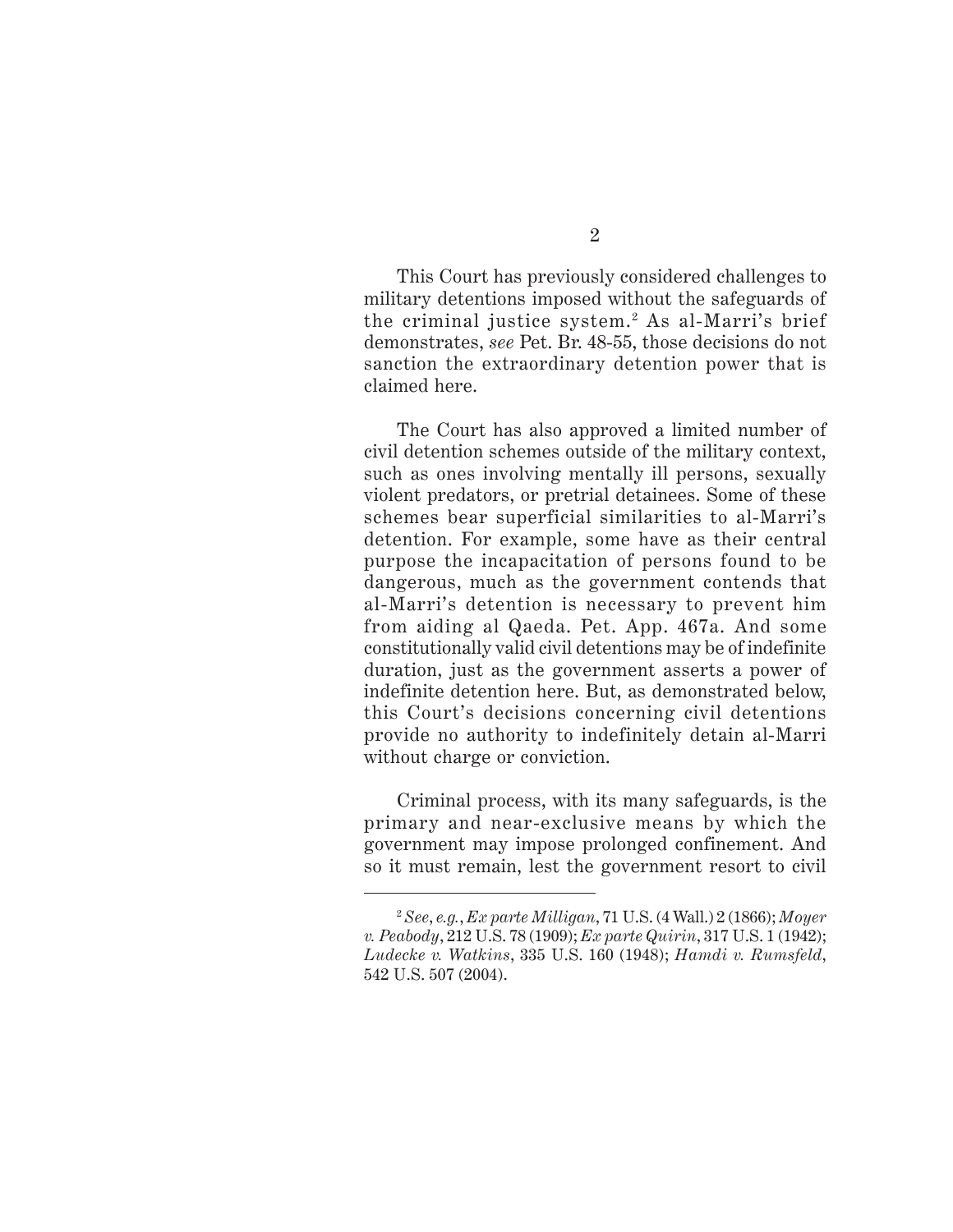detention to lower its burden of proof or free itself from other constraints when pursuing goals that are rightly the object of criminal prosecution.

The limited civil confinements held to be constitutionally sound by this Court are meaningfully distinct from al-Marri's confinement. First, where the government would detain for an indefinite duration a person lawfully present in the United States on the ground of dangerousness, this Court has required it to prove that the detainee suffers from a severe mental disorder or other impairment that makes it difficult or impossible to control his dangerous behavior—a factor that is not present here. Second, to pass constitutional muster, civil detention cannot be punitive in either its purpose or its conditions. Al-Marri's detention, however, appears to be punitive in both aspects: after first being criminally charged, he was transferred to military custody only after, reportedly, he refused to provide information, and his conditions of confinement are, according to some of his former jailers, unduly harsh. Third, civil detention schemes have been upheld only in circumstances where the criminal process would be inadequate to serve the government's legitimate interest in confinement, because the rationale for detention—being mentally ill, for example, cannot be criminalized. Here, however, if the government's accusations are true, al-Marri has engaged in criminal acts and it is wholly unclear why ordinary criminal punishment would not vindicate its interest in detention.

Nor do the civil detention cases sustain the government's claim to have statutory authority to confine al-Marri indefinitely. The government contends,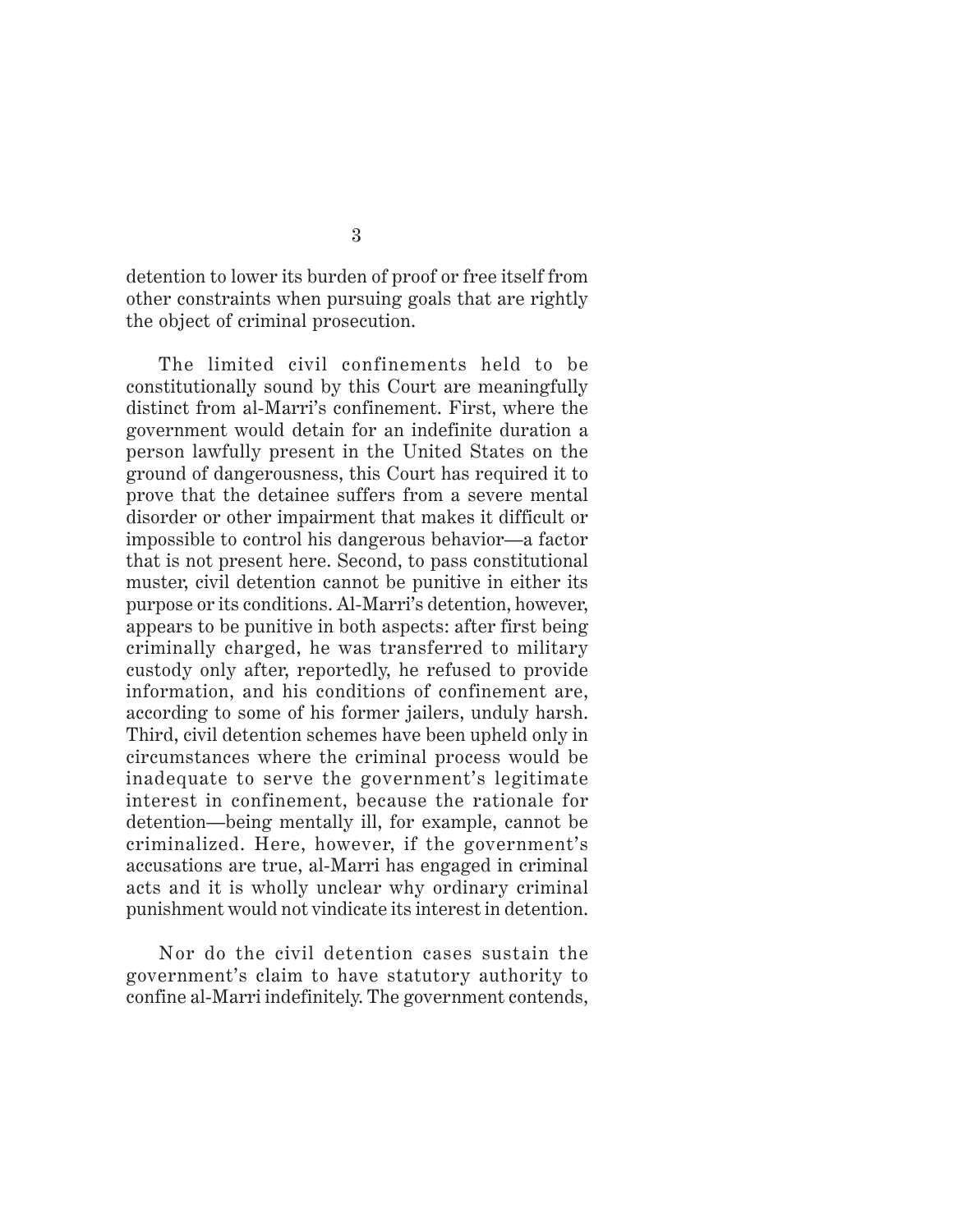and the Fourth Circuit held, that the Authorization for Use of Military Force ("AUMF"), Pub. L. No. 107-40, 115 Stat. 224 (2001), implicitly gave it such authority. The civil detention schemes approved by this Court, however, were not founded on any implicit grant of power. Rather, they were established by clear legislative statements, as is appropriate where the government would act in an area so fraught with constitutional concerns and would bear the heavy burden of proving a constitutionally proper legislative purpose.

For these reasons, and others set forth below, the Court's acceptance of a narrow category of permissible civil detention schemes in no way suggests that the government's confinement of al-Marri is somehow freed of the ordinary constraints placed on the fearsome power of incarceration.

#### **ARGUMENT**

### **I. With Carefully Limited Exceptions, the Criminal Process—Requiring Charge, Conviction, and Other Safeguards—Is the Sole Means by Which the Government May Deprive a Person of Liberty.**

"Freedom from bodily restraint has always been at the core of the liberty protected by the Due Process Clause from arbitrary governmental action." *Foucha v. Louisiana*, 504 U.S. 71, 80 (1992) (citing *Youngberg v. Romeo*, 457 U.S. 307, 316 (1982)). Accordingly, this Court has "always been careful not to 'minimize the importance and fundamental nature' of the individual's right to liberty." *Id*. (citing *United States v. Salerno*, 481 U.S. 739, 750 (1987)). The Federal Constitution expressly guarantees a remedy to vindicate this right in all but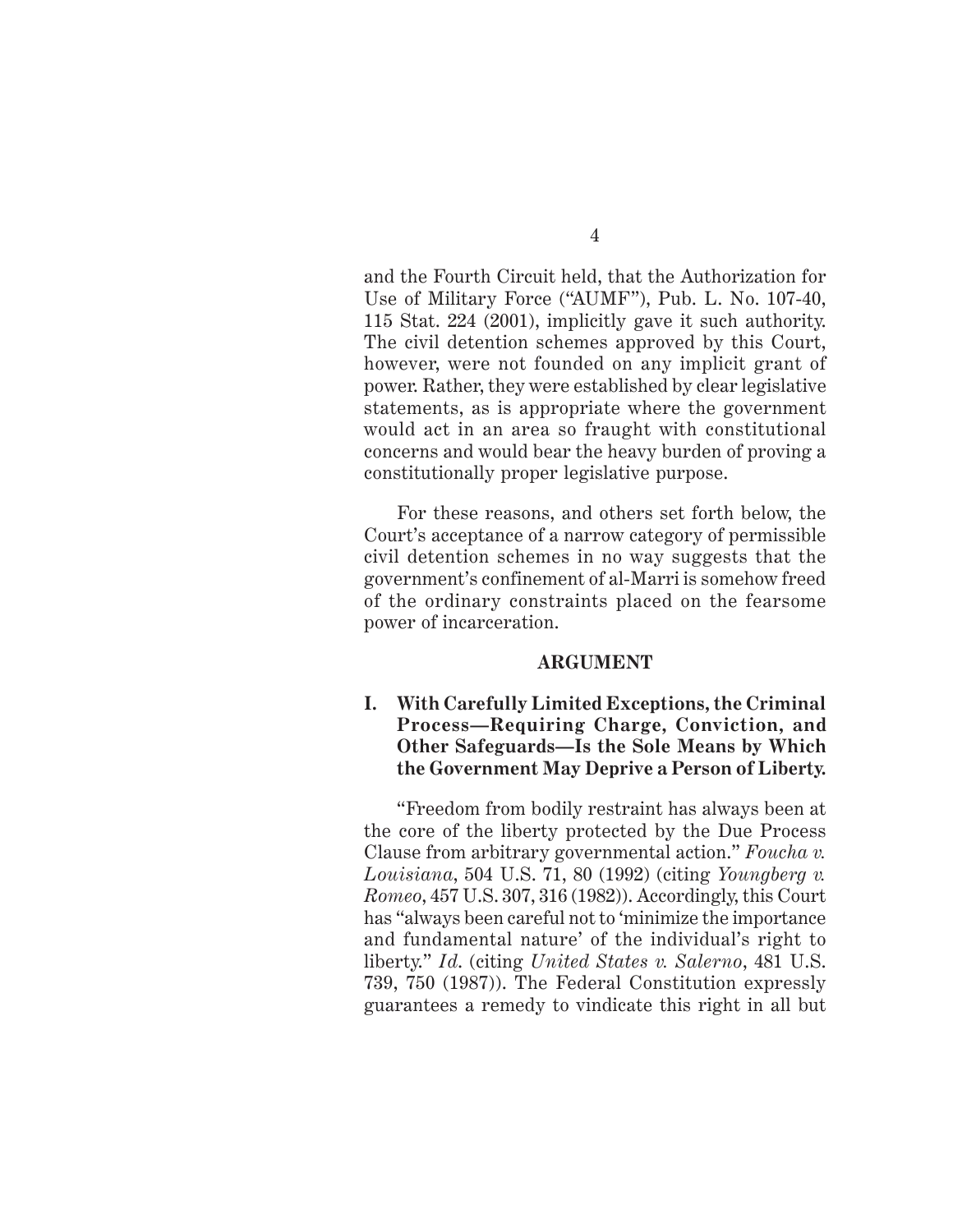the most extraordinary circumstances, allowing the writ of habeas corpus to be suspended only "when, in cases of rebellion or invasion the public safety may require it." U.S. CONST. art. I, § 9, cl. 2.

The primary means by which the government may impose prolonged detention is, of course, by criminal prosecution. Numerous constitutional and other safeguards inhibit the government from exercising criminal process in an arbitrary or unfair manner. Among these safeguards are the right to be free from unreasonable searches and seizures;<sup>3</sup> the requirement that arrest be based on probable cause to believe that the arrestee has committed a crime;<sup>4</sup> the right to be informed of certain rights before a custodial interrogation;5 the right to effective assistance of counsel;6 the right to indictment by a grand jury for serious crimes;<sup>7</sup> the right to reasonable notice of the charged offense; $^{\text{s}}$  the right to trial by an impartial jury; $^{\text{9}}$ the right to a speedy and public trial;<sup>10</sup> the presumption of innocence; $11$  the requirement that the government

6 U.S. CONST. amend. VI; *Gideon v. Wainwright*, 372 U.S. 335, 344 (1963).

7 U.S. CONST. amend. V.

8 U.S. CONST. amend. VI; *In re Oliver*, 333 U.S. 257, 273 (1948).

 $9$  U.S. Const. amend VI; U.S. Const. art. III,  $\S 2$ , cl. 3.

10 U.S. CONST. amend VI.

<sup>11</sup> *Coffin v. United States*, 156 U.S. 432, 453 (1895).

<sup>3</sup> U.S. CONST. amend. IV.

<sup>4</sup> *Gerstein v. Pugh*, 420 U.S. 103, 111 (1975).

<sup>5</sup> *Miranda v. Arizona*, 384 U.S. 436, 444 (1966).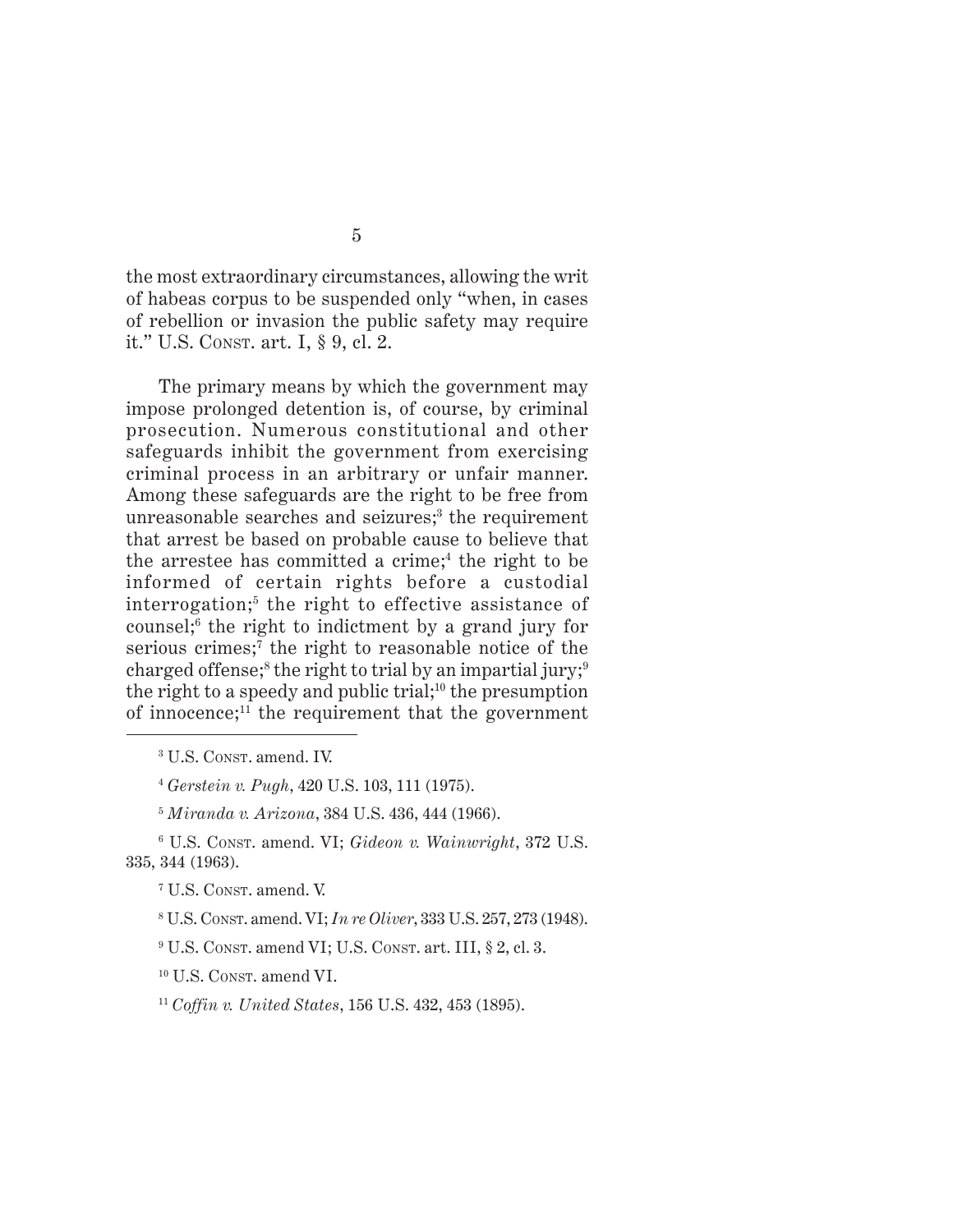prove beyond a reasonable doubt every fact necessary to make out the charged offense; $12$  the privilege against self-incrimination;<sup>13</sup> the right to confront and crossexamine witnesses;<sup>14</sup> the right to present witnesses and use compulsory process;<sup>15</sup> the government's duty to disclose exculpatory evidence; $16$  the prohibition against double jeopardy;<sup>17</sup> the prohibitions against bills of attainder and *ex post facto* laws;<sup>18</sup> the rule of lenity;<sup>19</sup> and the prohibition against selective prosecution.<sup>20</sup>

These protections are routinely provided because our system of government, "with only narrow exceptions . . . , incarcerates only those who are proved beyond reasonable doubt to have violated a criminal law." *Foucha*, 504 U.S. at 83; *see also Zadvydas v. Davis*, 533 U.S. 678, 690 (2001) ("this Court has said that government detention violates [the Due Process] Clause unless the detention is ordered in a *criminal* proceeding with adequate procedural protections, or, in certain special and narrow nonpunitive circumstances") (internal quotation marks and citations omitted); *Hamdi v. Rumsfeld*, 542 U.S. 507 (2004) (plurality) ("In our

<sup>12</sup> *In re Winship*, 397 U.S. 358, 364 (1970).

<sup>13</sup> U.S. CONST. amend. V.

<sup>14</sup> U.S. CONST. amend. VI.

<sup>15</sup> U.S. CONST. amend. VI.

<sup>16</sup> *Brady v. Maryland*, 373 U.S. 83, 87 (1963).

<sup>&</sup>lt;sup>17</sup> U.S. CONST. amend. V.

<sup>18</sup> U.S. CONST. art. I, § 9, cl. 3, § 10, cl. 1.

<sup>19</sup> *United States v. Bass*, 404 U.S. 336, 347 (1971).

<sup>20</sup> *Oyler v. Boles*, 368 U.S. 448, 456 (1962).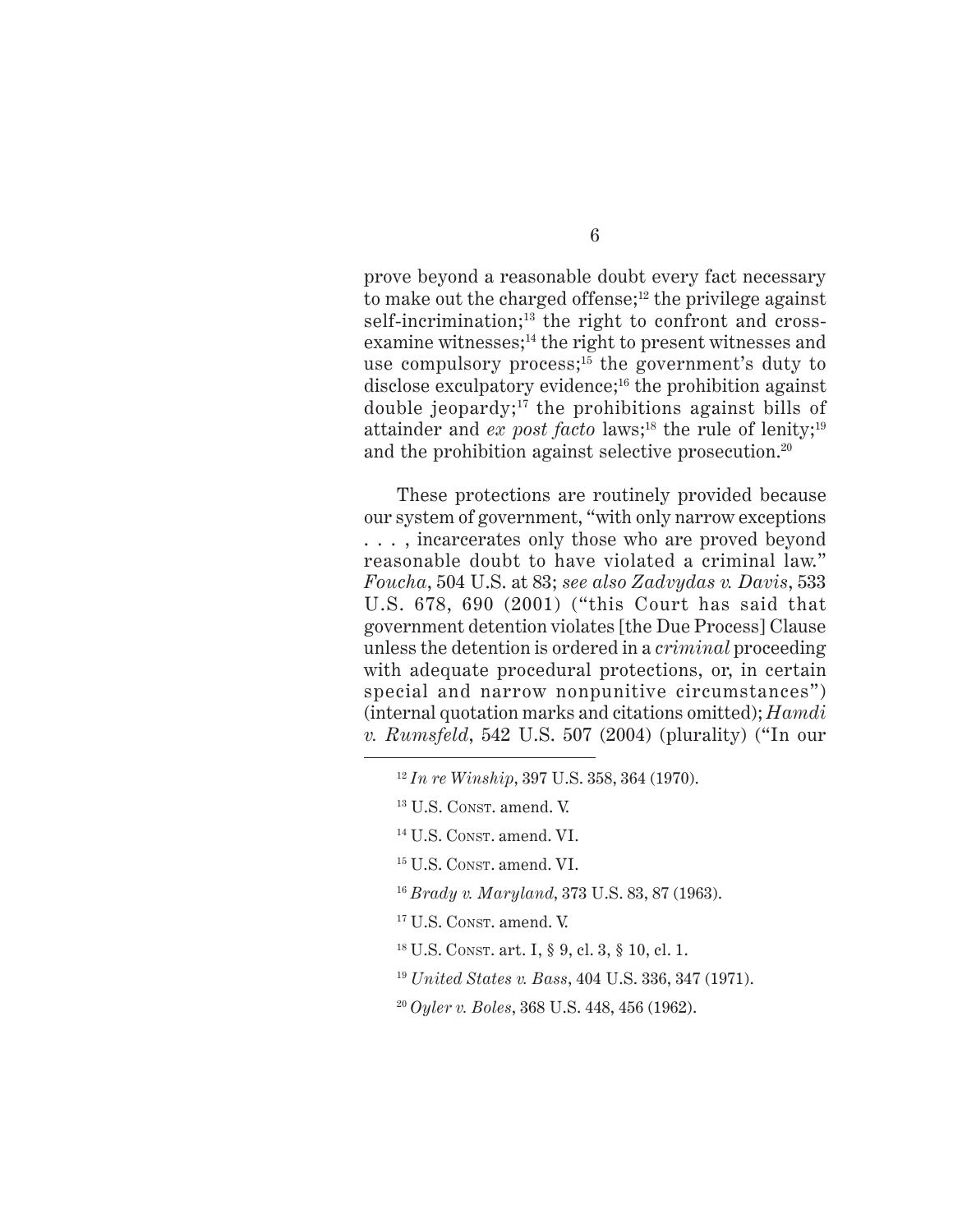society liberty is the norm, and detention without trial is the carefully limited exception.") (internal quotation marks omitted).21

In the rare circumstances in which it has been judged permissible, civil detention, while still subject to due process constraints, provides substantially fewer protections than are afforded by criminal process. Thus, the grounds for civil detention must remain strictly limited, so that the government cannot use it to effectuate punishment or to escape the comprehensive constraints of the criminal justice system. *Kansas v. Crane*, 534 U.S. 407, 412 (2002) (noting that civil commitment must not "become a mechanism for retribution or general deterrence") (internal quotation marks omitted); *Hamdi*, 542 U.S. at 556-57 ("It is unthinkable that the Executive could render otherwise criminal grounds for detention noncriminal merely by disclaiming an intent to prosecute, or by asserting that it was incapacitating dangerous offenders rather than punishing wrongdoing.") (Scalia, J., dissenting).

<sup>21</sup> *See also* THE FEDERALIST NO. 84 (Alexander Hamilton)

<sup>&#</sup>x27;To bereave a man of life, . . . without accusation or trial, would be so gross and notorious an act of despotism, as must at once convey the alarm of tyranny throughout the whole kingdom. But confinement of the person . . . is a less public, a less striking, and therefore a more dangerous engine of arbitrary government.'

<sup>(</sup>*Quoting* 1 W. BLACKSTONE, COMMENTARIES ON THE LAWS OF ENGLAND 131-133 (1765)).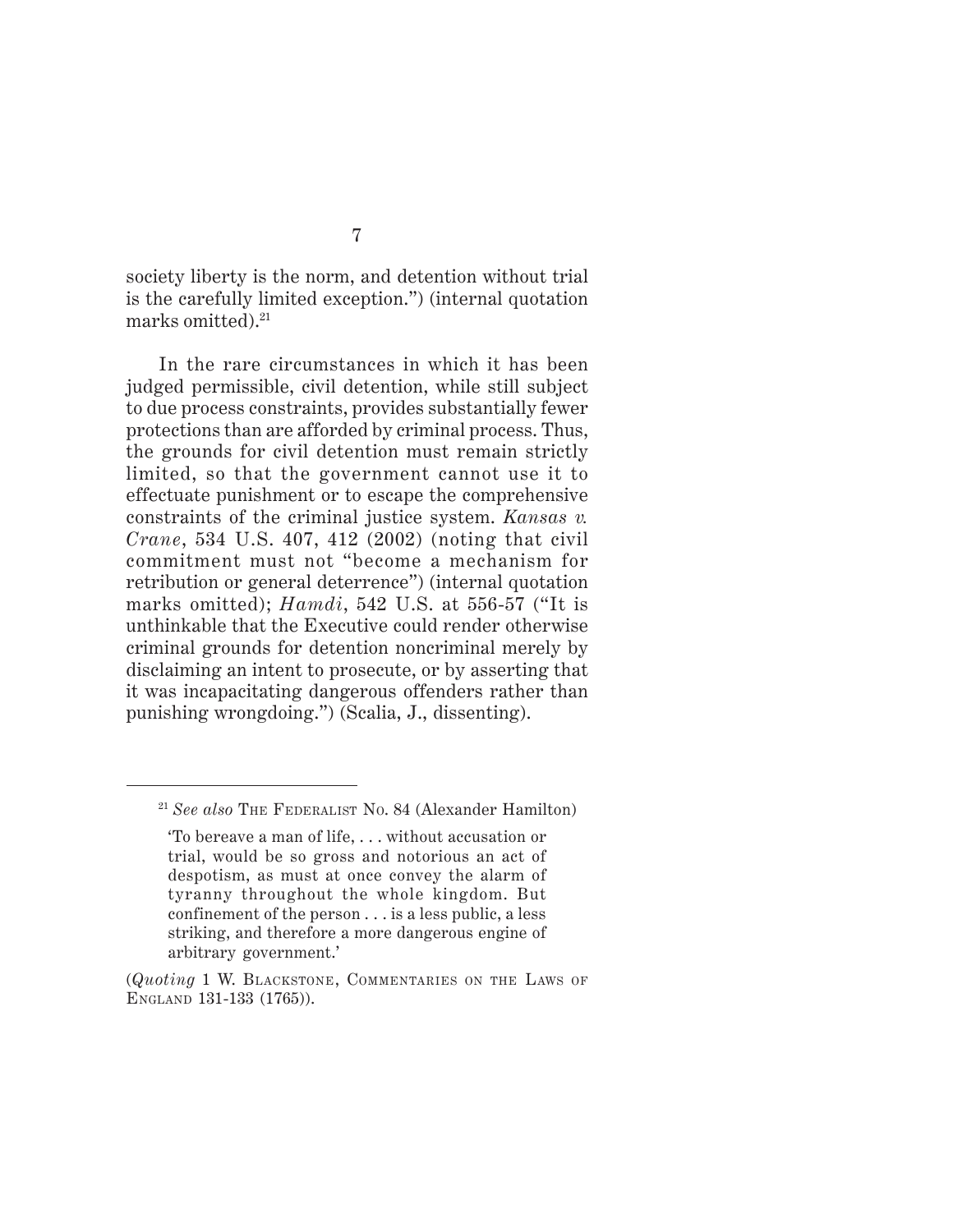## **II. The Indefinite Detention of al-Marri without Charge or Conviction Finds No Support from the Limited Group of Permissible Preventive Detention Schemes.**

While criminal process must remain the near-exclusive means of prolonged detention, there are "a limited number of well-recognized exceptions." *Hamdi*, 542 U.S. at 556 (Scalia, J., dissenting). These historically grounded confinements are often called *preventive*—as opposed to *punitive*—detentions, because they typically aim to prevent the occurrence of a future harm. Preventive detention schemes that have been found to be constitutionally permissible include confinements based on mental health;<sup>22</sup> public health (quarantine);<sup>23</sup> juvenile jurisdiction; $^{24}$  pre-trial confinement in criminal proceedings;25 and pre-hearing confinement in immigration proceedings.26 Any superficial similarities aside, the Court's acceptance of these preventive detention schemes provides no basis to sustain al-Marri's indefinite confinement, notwithstanding the Executive's conclusion that "detention of Mr. al-Marri is necessary to prevent him from aiding al-Qaeda." Pet. App. 467a.

Civil confinement raises particularly serious constitutional concerns when it is of indefinite duration,

<sup>22</sup> *See Addington v. Texas*, 441 U.S. 418 (1979).

<sup>23</sup> *See O'Connor v. Donaldson*, 422 U.S. 563, 586 (1975) (Burger, C.J., concurring).

<sup>24</sup> *See Schall v. Martin*, 467 U.S. 253 (1984).

<sup>25</sup> *See Salerno*, 481 U.S. at 739.

<sup>26</sup> *See Zadvydas*, 533 U.S. at 678.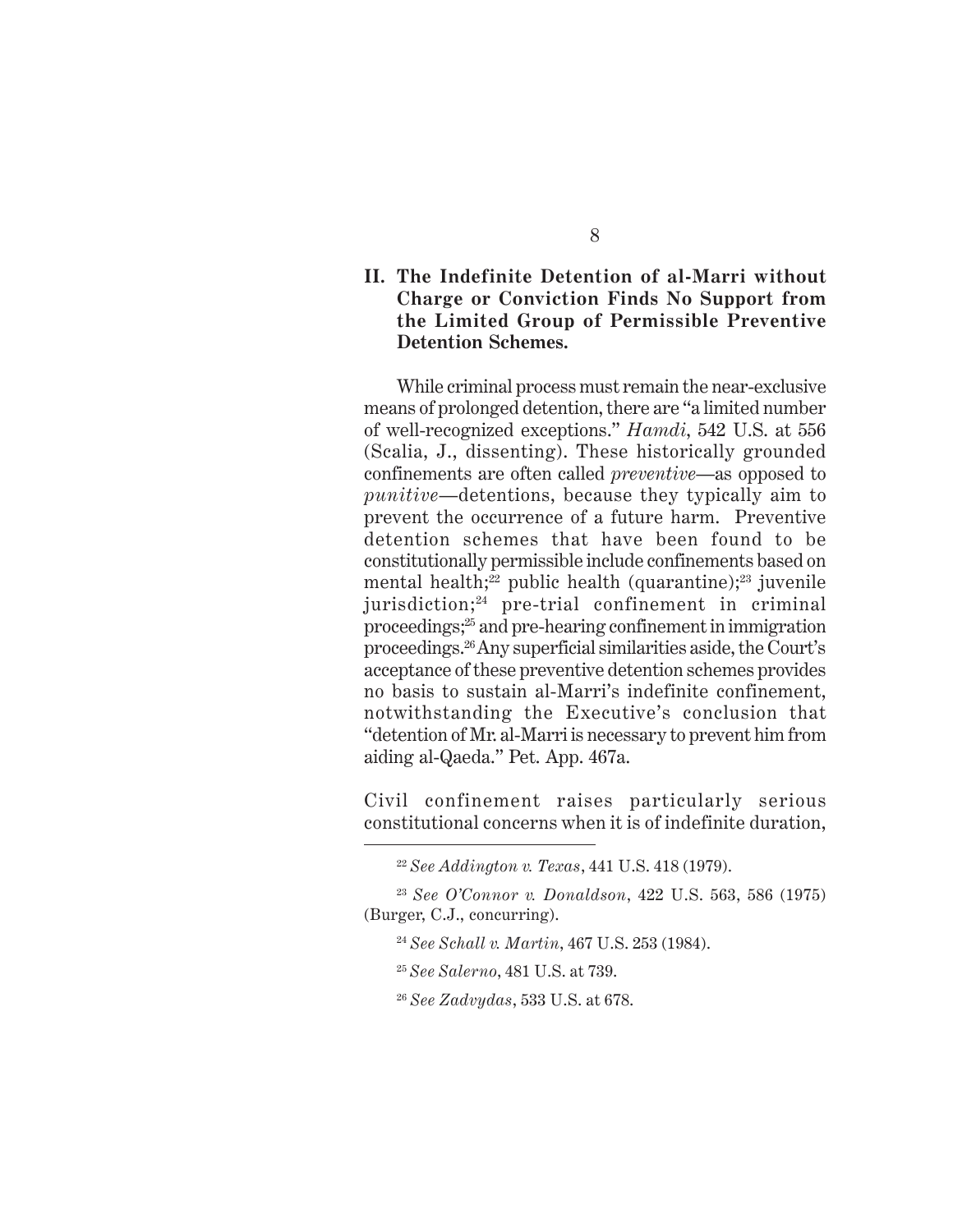as this Court has recognized. *See Zadvydas*, 533 U.S. at 696. As the Court's precedents show, the fact that an intended detainee is dangerous is not, by itself, sufficient for the government to impose indefinite detention outside of criminal process. Rather, the Court has allowed the government to impose *indefinite* civil detention only when dangerousness is accompanied by an additional factor, such as severe mental illness, that makes it difficult or impossible for the detainee to control his dangerous behavior. No mental disorder or other impairment to selfcontrol is asserted to justify al-Marri's detention here.

Constitutionally valid civil detentions share two additional aspects: they cannot be punitive in either purpose or condition, and they have been imposed only where criminal process would be inadequate to serve the government's legitimate interest in confinement. The absence of both features here confirms that al-Marri's detention is meaningfully different from the schemes previously permitted by this Court.

## **A. This Court Has Rejected the Notion That Dangerousness Alone Is a Sufficient Ground for Civil Detention of Indefinite Duration.**

The Executive has determined that al-Marri presents a danger to national security and should therefore be indefinitely detained. Pet. App. 467a. Some civil detentions approved by this Court have similarly involved claims that the detainees are too dangerous to be released. The Court has been clear, however, that civil detention of indefinite duration cannot be justified by dangerousness alone. *See*, *e.g.*, *Crane*, 534 U.S. at 412 (holding that proof of a repeat sex offender's dangerousness is not a sufficient ground for indefinite civil commitment); *Foucha*, 504 U.S. at 82-83.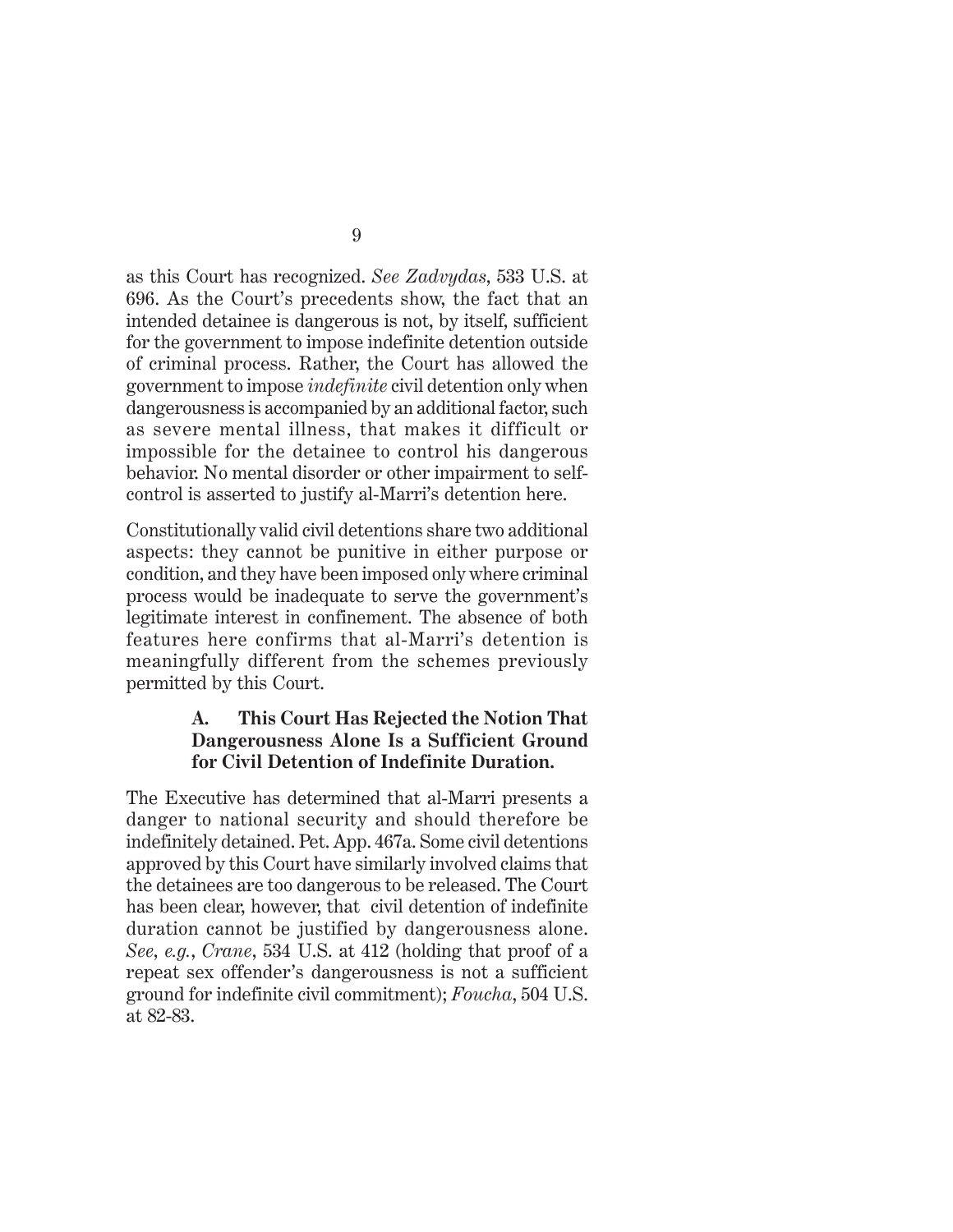To be sure, dangerousness is a crucial factor in certain established preventive detention schemes, which, like al-Marri's detention, may be of indefinite duration. For example, where the government civilly commits sexual predators or mentally ill persons, the confinement must rest on a finding that the detainee poses a danger to himself or others. *Kansas v. Hendricks*, 521 U.S. 346, 357-58 (1997). But proof of dangerousness, by itself, will not suffice. Rather, this Court has required the government to have "proof of some additional factor . . . . that makes it difficult, if not impossible, for the person to control his dangerous behavior." *Id.* at 358.

Accordingly, the Court has sustained preventive detention schemes that require—in addition to dangerousness—that the detainee have a "mental abnormality" or "personality disorder," *id.*; be "mentally ill," *Addington*, 441 U.S. at 426; have a "mental disorder," *Allen v. Illinois*, 478 U.S. 364, 370-71 (1986); be "mentally retarded," *Heller v. Doe*, 509 U.S. 312, 314-15 (1993); or have a "psychopathic personality," *Minnesota ex rel. Pearson v. Probate Court of Ramsey Cty.*, 309 U.S. 270, 271-72 (1940). Such confinements may last for as long as the necessary grounds for detention are present, and thus may be of indefinite duration. *Hendricks*, 521 U.S. at 363-64; *Jones v. United States*, 463 U.S. 354, 368-69 (1983).

As this Court explained in *Hendricks*, which upheld a law providing for civil commitment of sexual predators, the effect of requiring a mental disorder or similar impairment is to "narrow[] the class of persons eligible for confinement to those who are unable to control their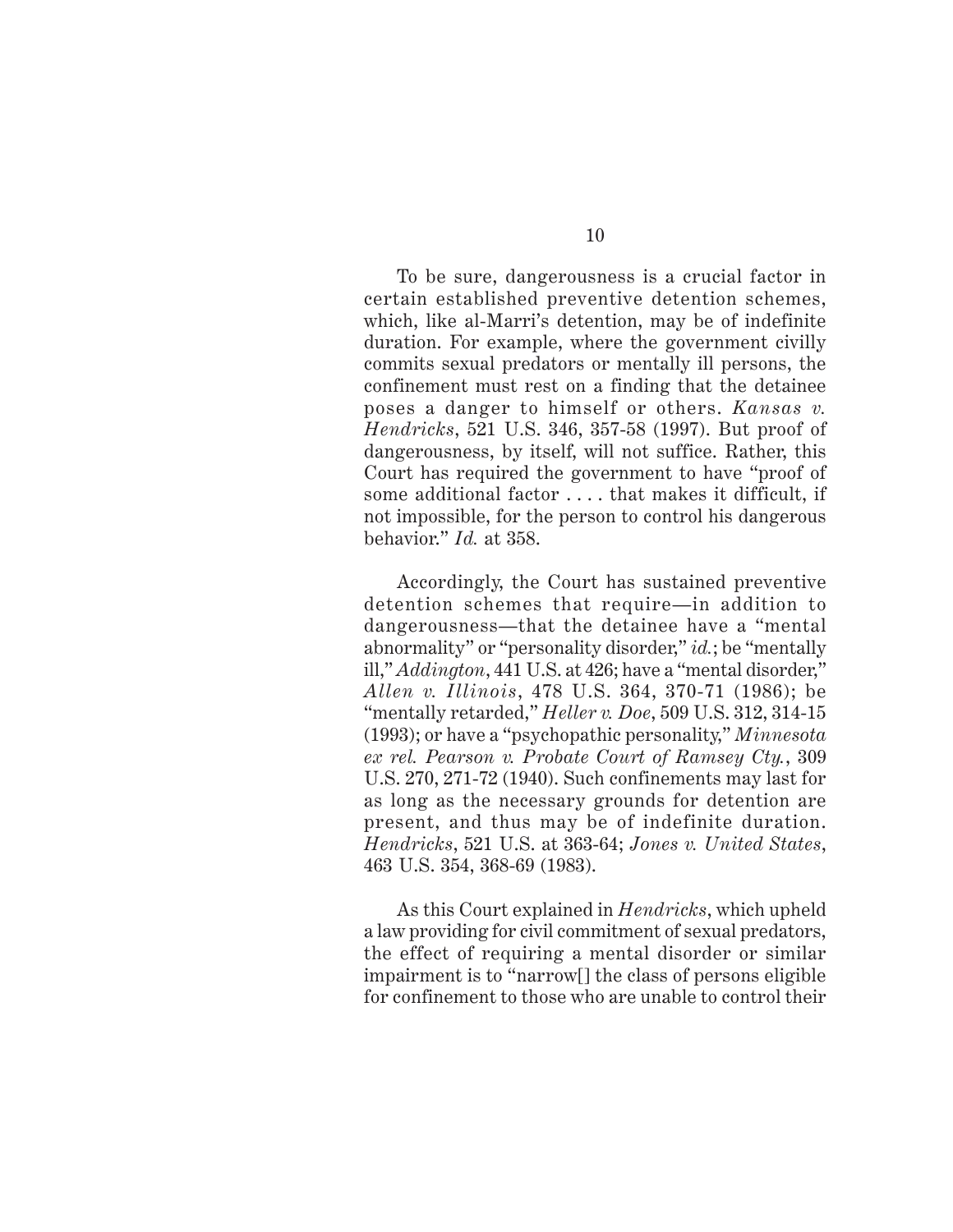dangerousness." 521 U.S. at 358. Where indefinite detention is concerned, this limitation on the class of potential detainees is constitutionally compelled. *Zadvydas*, 533 U.S. at 691 ("In cases in which preventive detention is of potentially *indefinite* duration, we have . . . demanded that the dangerousness rationale be accompanied by some other special circumstance, such as mental illness . . . ."); *Crane*, 534 U.S. at 413 (2002) ("there must be proof of serious difficulty in controlling behavior").27

Thus, where a state sought to indefinitely confine, without criminal conviction, a person who was dangerous but had no accompanying mental disorder, this Court held the detention unconstitutional. In *Foucha*, *supra*, the Court considered the continued involuntary confinement of an insanity acquittee whose mental illness was in remission but who had an "antisocial personality," which, a lower court found, "rendered him a danger to himself or others." 504 U.S. at 74-75, 78. This Court concluded that the asserted justification for detention—dangerousness alone—was "not enough to defeat Foucha's liberty interest under the Constitution in being freed from indefinite confinement." *Id.* at 82; *see also Jones*, 463 U.S. at 368 ("The committed acquittee is entitled to release when he has recovered his sanity *or* is no longer dangerous.") (emphasis added).

The requirement that an impairment to self-control, in addition to dangerousness, be proved to justify

 $27$  To the extent that quarantine may result in indefinite confinement, it can be justified by the same rationale—the detainee's inability to control the spread of the dangerous contagion.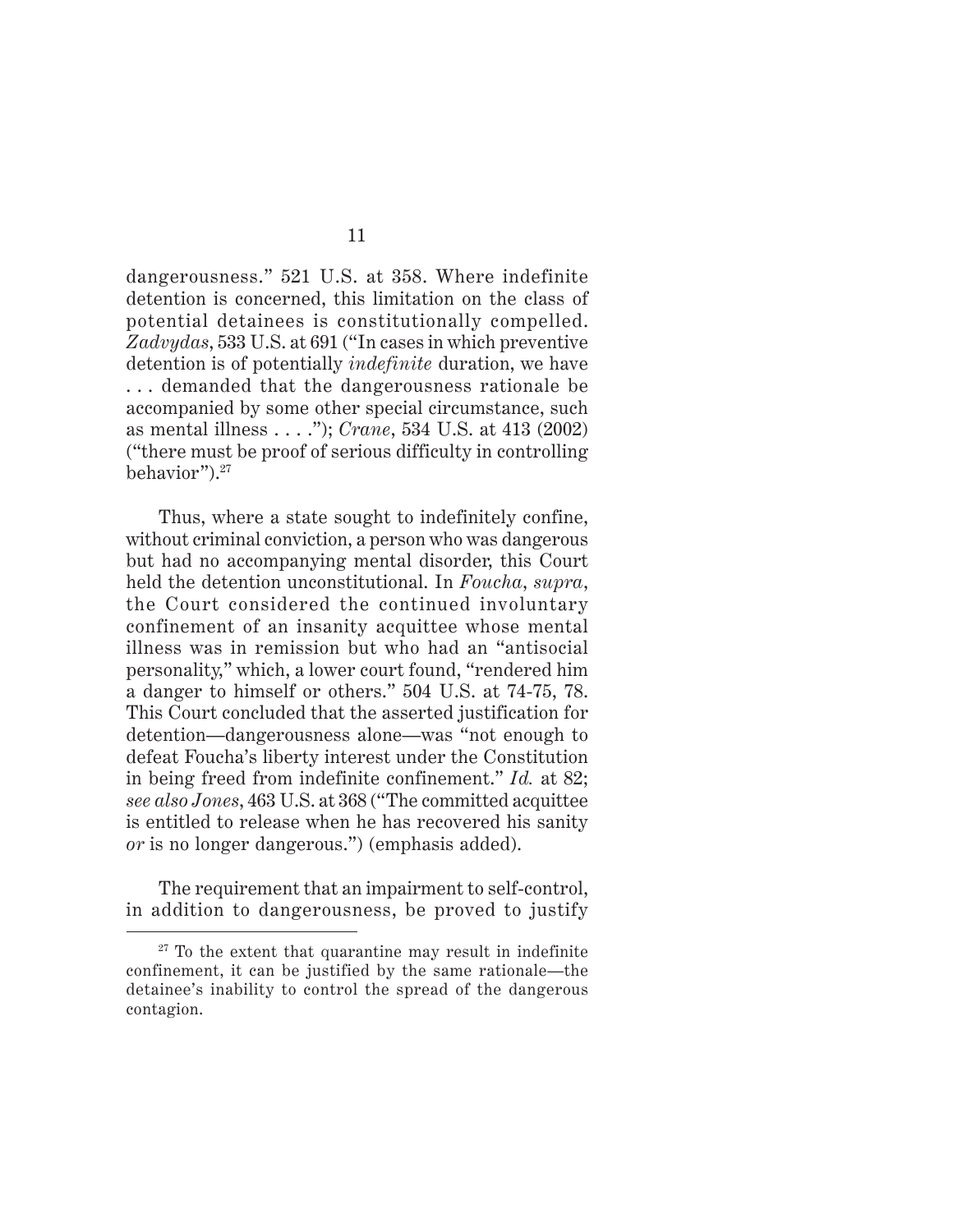indefinite detention serves important constitutional purposes. It prevents the government from relying on civil detention as the principal means of controlling recidivists or other persons whose past behavior warrants an inference of dangerousness. *See Crane*, 534 U.S. at 413 ("[T]he severity of the mental abnormality . . . must be sufficient to distinguish the [civil detainee] from the dangerous but typical recidivist convicted in an ordinary criminal case."); *Foucha*, 504 U.S. 82-83 (rejecting a rationale for indefinite confinement that could be applied to "any convicted criminal, even though he has completed his prison term"). Relatedly, it gives effect to the requirement that there be an *actus reus* to complete a criminal offense, and to the constitutional prohibition against criminalizing mere status safeguards that would have no force if the government could "preventively" detain persons on the basis of dangerousness alone. *See Robinson v. California*, 370 U.S. 660 (1962) (striking down a law criminalizing the status of narcotic addiction).28

While this Court has, in isolated circumstances, approved civil detentions based solely on dangerousness, it has done so only when the confinement was adjunct

<sup>28</sup> Prohibiting indefinite confinement on the ground of mere dangerousness has philosophical underpinnings as well. Absent some volitional impairment or similar disorder, indefinite *anticipatory* confinement—*i.e.*, a possible life sentence imposed to prevent a voluntary act that the detainee may never choose to take—is fundamentally at odds with the concept of individual liberty. *See* WAYNE R. LAFAVE & AUSTIN W. SCOTT, JR., CRIMINAL LAW § 3.2, at 195 (2d ed. 1986) ("[T]he common law crimes are defined in terms of act or omission to act, and statutory crimes are unconstitutional unless so defined.").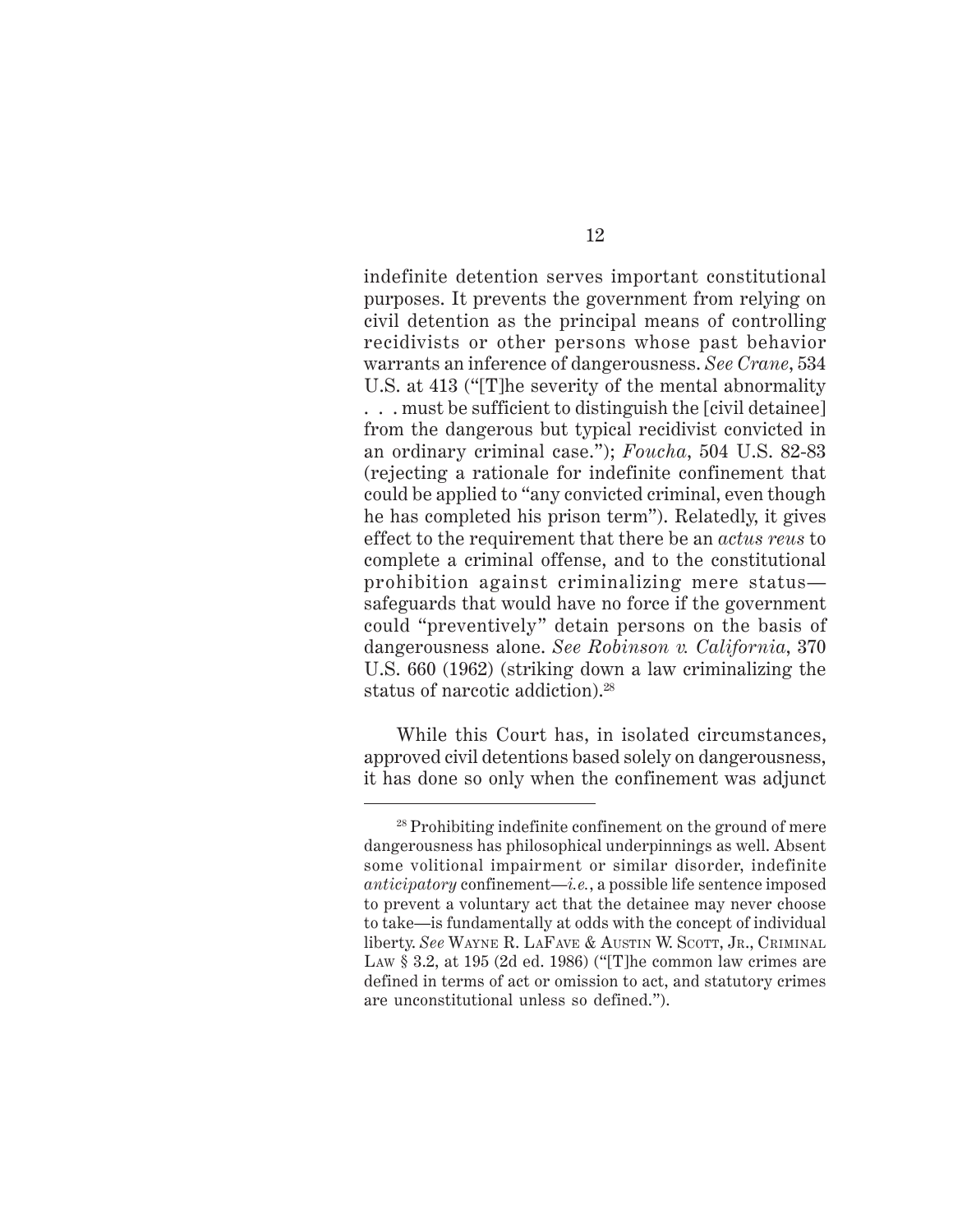to proper criminal (or juvenile) jurisdiction and was limited in duration. For example, in *Schall*, *supra*, the Court upheld a state law providing for brief pretrial detention of accused juvenile delinquents based on a finding of serious risk that the detainee may, before the return date, commit a criminal act. 467 U.S. at 255. Unlike al-Marri's detention, confinement under the law upheld in *Schall* could last only for a brief period. The "maximum possible detention" for juveniles "accused of a serious crime" was just 17 days, and only six days for those accused of less serious offenses. *Id.* at 270. The Court held that the state's legitimate interest in "protect[ing] the child and society from the potential consequences of his criminal acts" was sufficient to warrant such detention. *Id.* at 264. Emphasizing the short period of confinement, the Court observed that "[t]hese time frames seem suited to the limited purpose of providing the youth with a controlled environment and separating him from improper influences pending the speedy disposition of his case." *Id*. at 270-71.

Similarly, in *Salerno*, *supra*, this Court upheld a law providing for adult pretrial detention of arrestees if the government proved that no release condition would reasonably assure the safety of others or the community. 481 U.S. at 741. As in *Schall*, the Court underscored the limited period of confinement, explaining that "the maximum length of pretrial detention is limited by the stringent time limitations of the Speedy Trial Act." <sup>29</sup>

<sup>29</sup> The Speedy Trial Act provides that trial or other disposition of cases involving a person "being held in detention solely because he is awaiting trial . . . shall be accorded priority," 18 U.S.C. § 3164(a)(1), and that trial of such persons "shall commence not later than ninety days following the beginning of such continuous detention," *id.* § 3164(b).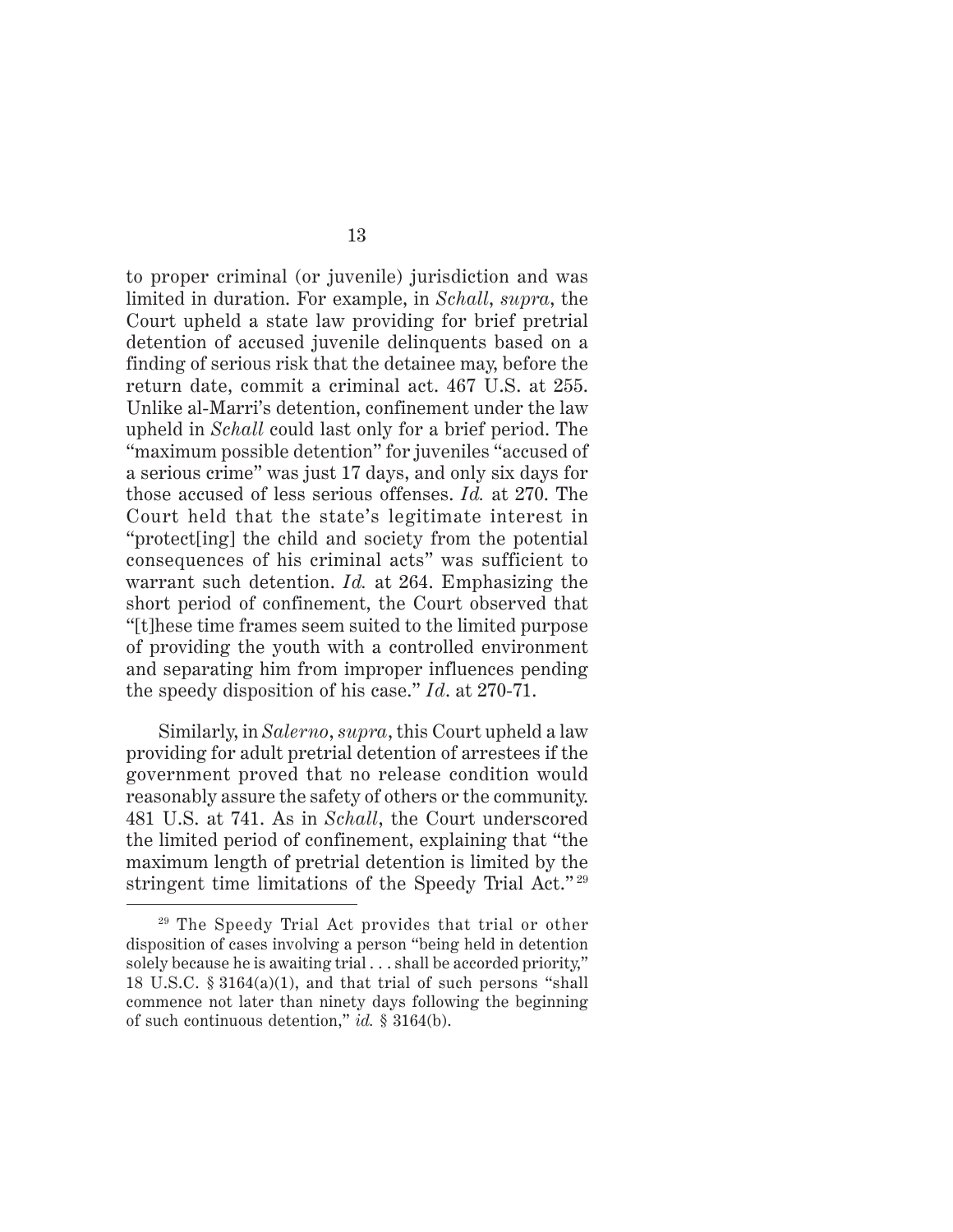*Id.* at 747. When, in *Foucha*, this Court later invalidated a statute providing for *indefinite* detention on the sole ground of dangerousness, it relied on the time limitations of pretrial detention to distinguish *Salerno*: "It was emphasized in *Salerno* that the detention we found constitutionally permissible was strictly limited in duration. Here, in contrast, . . . [Foucha] may be held indefinitely." 504 U.S. at 82 (citing *Salerno*, 481 U.S. at 747; *Schall*, 467 U.S. at 269).30

This Court distinguished *Salerno* on the same ground when considering the constitutional implications of indefinite detention of lawfully admitted aliens in *Zadvydas.* 533 U.S. at 691 (citing *Salerno*, 481 U.S. at 747). There, to avoid "serious constitutional concerns," the Court construed a federal statute to contain "an implicit 'reasonable time' limitation" to the government's power to detain aliens subject to a final order of removal. *Id.* at 682. *Zadvydas* did not, as the Court noted, involve a claim of "terrorism" as a ground for indefinite detention, as this case does. *Id.* at 696. But *Zadvydas* did address more generally the notion that dangerousness provides a constitutionally sufficient

<sup>30</sup> Other varieties of temporary confinement may be justified not because of the dangerousness of the detainee but because they are incidental to criminal process and necessary for that process to function properly. *See Bell v. Wolfish*, 441 U.S. 520, 523 (1979) (approving detention to ensure detainees' presence at trial); *Gerstein v. Pugh*, 420 U.S. 103, 125 (1975) (approving detention to await a probable cause determination after arrest); *cf. Jackson v. Indiana*, 406 U.S. 715, 738 (1972) (holding that the state may detain an arrestee who is incompetent to stand trial only long enough to determine if he could become competent). Here, al-Marri's detention is not adjunct to any criminal or other proceeding.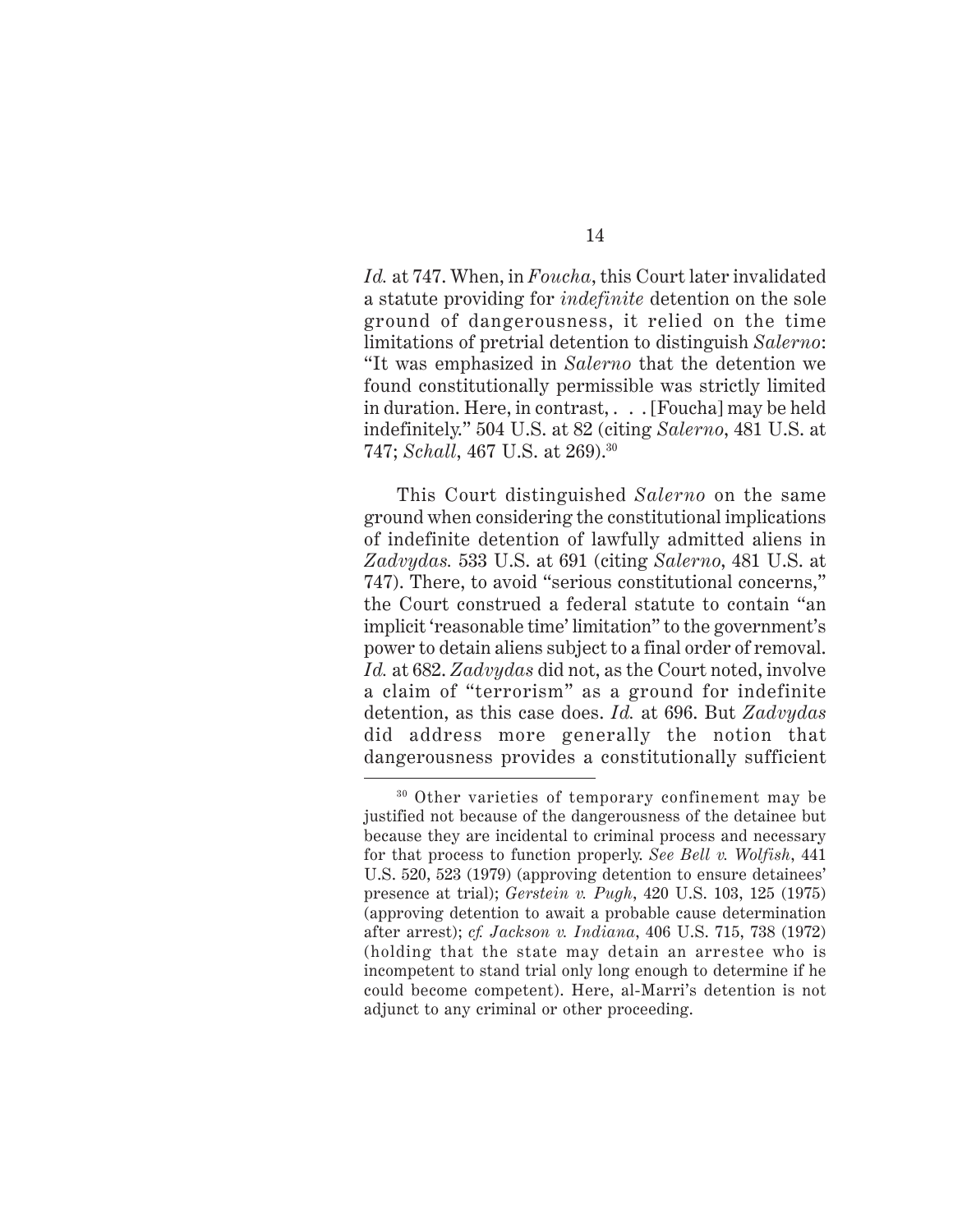basis for indefinite confinement. The statute construed there permitted prolonged detention, incidental to the immigration and deportation process, if the alien was "determined . . . to be a risk to the community." *Id.* at 682. And indeed, both aliens whose detentions were reviewed by this Court had engaged in dangerous acts. *Id.* at 684 ("Zadvydas has a long criminal record."); *id.* at 685 ("Ma was involved in a gang-related shooting."). The Court nonetheless read into the statute an implied presumption that the period of detention would not exceed six months, because of the "serious constitutional problem" that would otherwise be raised. *Id.* at 690, 701.<sup>31</sup>

Taken together, the Court's preventive detention decisions make clear that it has not permitted indefinite confinement based on dangerousness alone. Accordingly, those decisions give no support to the power of indefinite detention claimed by the government here.

<sup>&</sup>lt;sup>31</sup> The Court has been more permissive of detentions of aliens who have *not been allowed entry* to the United States. *See Shaughnessy v. United States ex rel. Mezei*, 345 U.S. 206 (1953) (upholding indefinite detention of alien at Ellis Island); *cf. Zadvydas*, 533 U.S. at 692-93 (distinguishing *Mezei*). *Mezei* is of no help to the government here, because al-Marri lawfully entered and legally resided in this country. Pet. App. 12a. The government concedes that legal residents such as al-Marri have the same due process rights to be free from unlawful detention as U.S. citizens. Pet. App. 65a. Indeed, because the AUMF makes no distinctions between aliens and citizens, *see Hamdi*, 542 U.S. at 519 (plurality opinion), the government has consistently argued that the statute authorizes it to detain citizens as well, *see* Pet. App. 28a, 39a n.14 (Motz, J.), and it has twice done so, in the cases of Yaser Hamdi and Jose Padilla.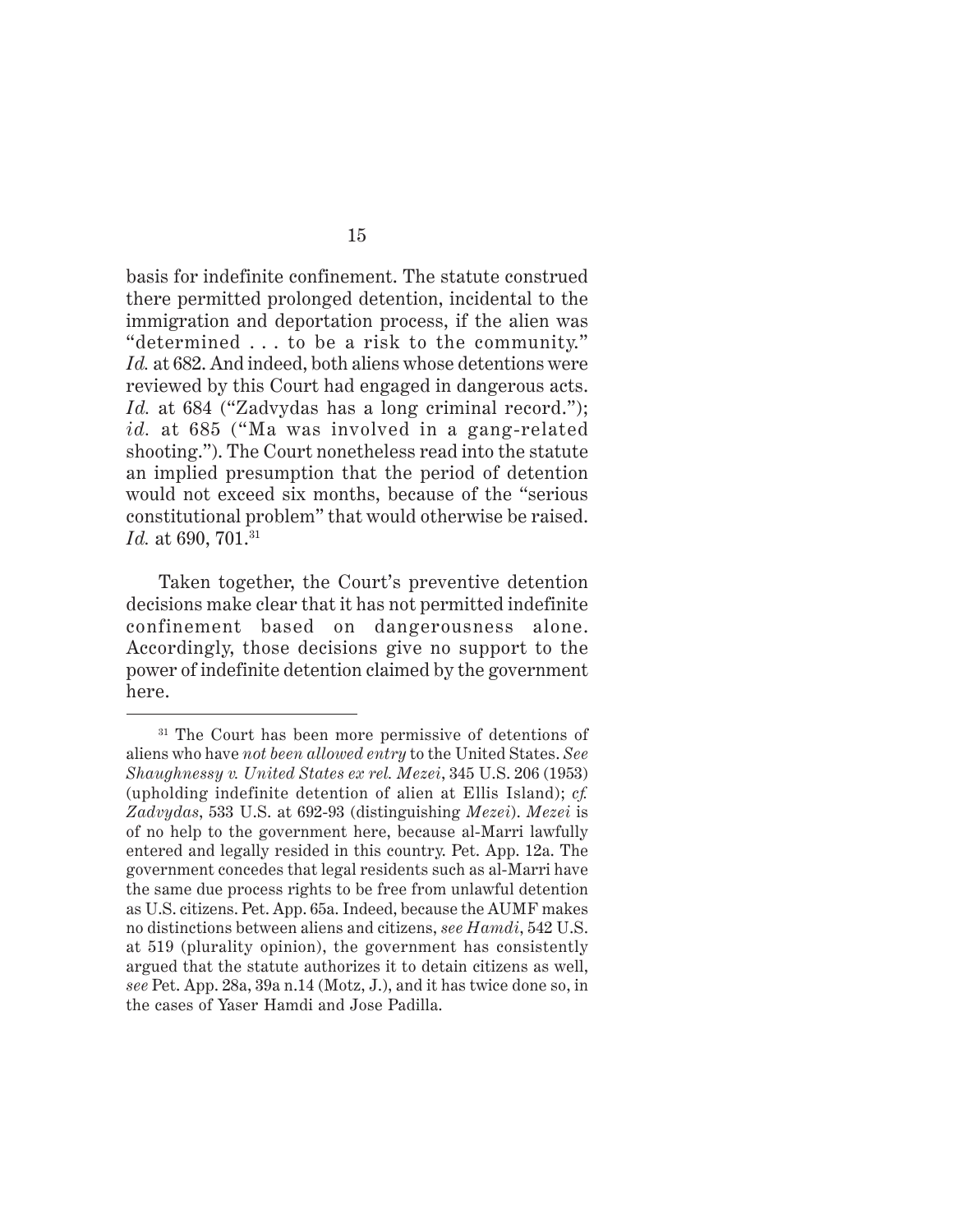## **B. Unlike Preventive Detentions Held to Be Constitutionally Valid, al-Marri's Detention Has Punitive Purposes and Conditions and Serves Governmental Purposes Fully Achievable by Normal Criminal Process.**

The indefinite detention of al-Marri differs from permissible civil detentions in two additional respects. First, to comply with the Due Process Clause, civil detention must not be punitive in either purpose or with regard to the physical conditions of confinement, and al-Marri's detention appears to be punitive in both aspects. Second, civil detentions have been approved only when criminal process would be inadequate to serve the government's legitimate interest in confinement, and that is not the case here.

This Court has not sustained a civil detention scheme where the restriction on liberty is punitive in purpose or where the physical conditions of confinement are punitive, since a governmental interest in punishment must be vindicated through criminal process. *Salerno*, 481 U.S. at 746-48; *Bell*, 441 U.S. at 535-37. Here, al-Marri's confinement appears to be punitive in both respects. The government's purpose could not have been preventive because al-Marri was already properly detained criminally, with no prospect for imminent release, when he was declared an enemy combatant and transferred to military custody.32 Pet. App. 54a n.19

<sup>32</sup> Al-Marri was in solitary confinement, and had been for some eighteen months, when the President deemed him a "present . . . danger to the national security of the United States." Pet. App. 467a.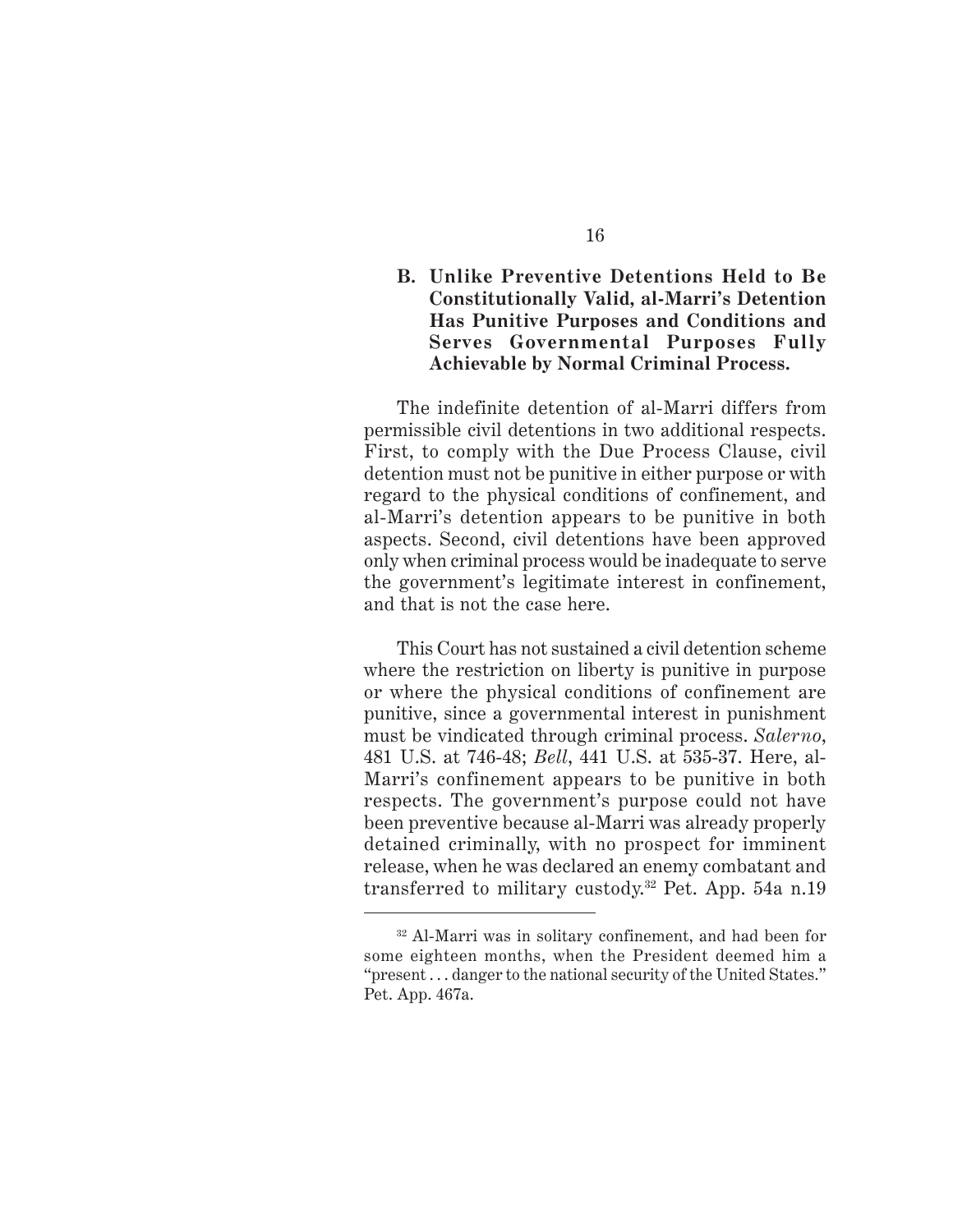(Motz, J., concurring in the judgment). Moreover, there were reports that al-Marri was transferred because he had become a "hard case" by "reject[ing] numerous offers to improve his lot by . . . providing information." Id. (quoting JOHN ASHCROFT, NEVER AGAIN: SECURING AMERICA AND RESTORING JUSTICE 168-69 (2006)). If so, the purpose of the detention is to punish al-Marri for noncooperation, which is not a valid objective for civil confinement. Further, the conditions of al-Marri's detention have been reported to be unduly punitive. *See* Pamela Hess, *Officer Wrote of Harsh Treatment of U.S. Detainee*, L.A. TIMES, Oct. 10, 2008, at A2 (reporting that officers at the Naval Brig had warned Pentagon officials that detainees, including al-Marri, were being "driven nearly insane by months of punishing isolation and sensory deprivation"). Such conditions, even if assumed to be constitutional under some set of facts, are not justified by the goal of incapacitation. *See Hendricks*, 521 U.S. at 346; *Salerno*, 481 U.S. at 747; *Schall*, 467 U.S. at 270-72; *Bell*, 441 U.S. at 535-37.

A further reason that al-Marri's preventive detention is unlike any scheme sustained by this Court is that the government has not shown that its legitimate interests in confinement cannot be served by the criminal process. *See Foucha*, 504 U.S. at 82 ("the State does not explain why its interest would not be vindicated by the ordinary criminal processes"). Some permissible civil detentions have been based on status determinations—*e.g.*, being mentally ill, or having an infectious disease—that could not constitutionally be criminalized. *Robinson*, 370 U.S. at 660. Others, such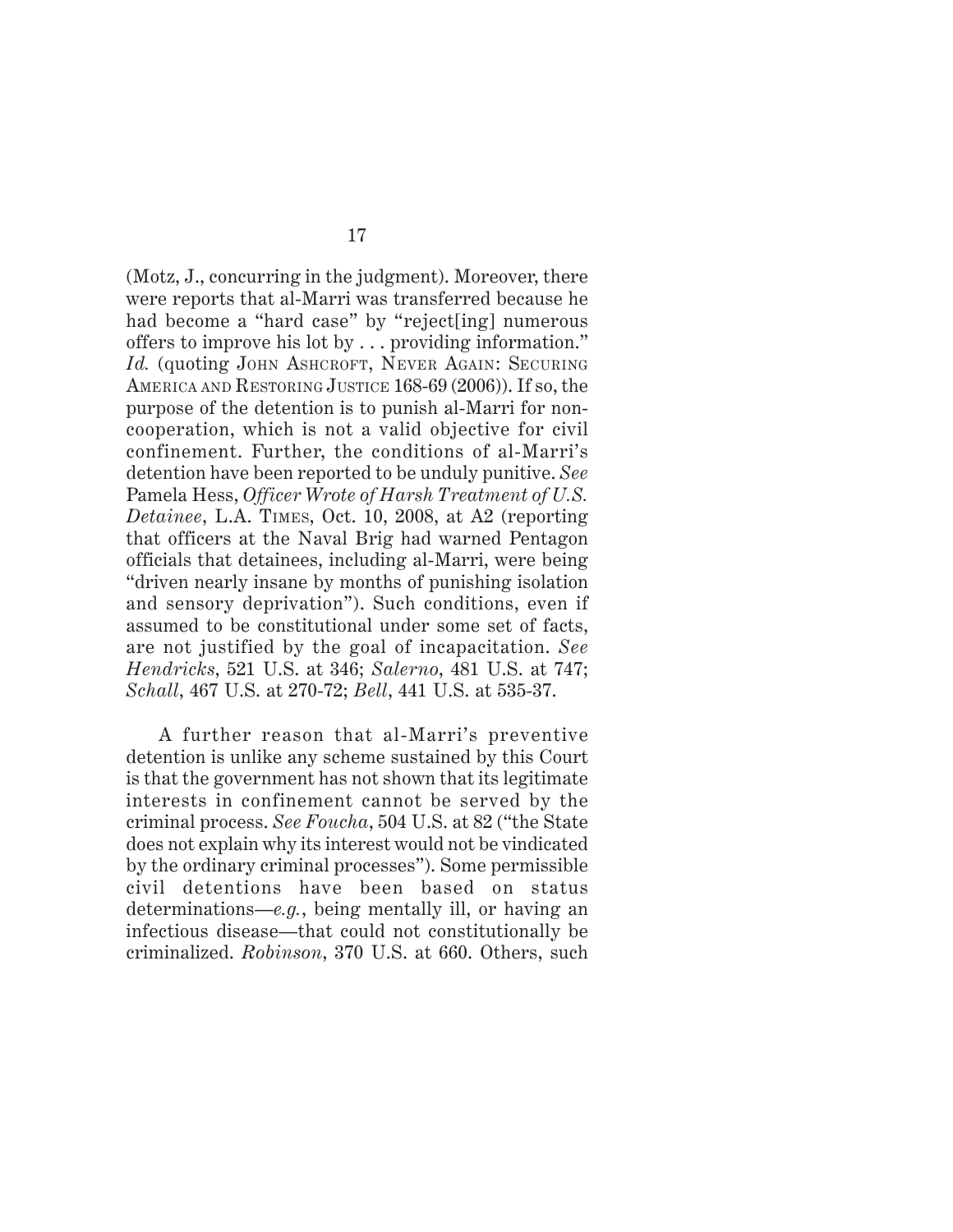as pretrial detention, occur only while the criminal process is still unfolding. The government's legitimate interests in these confinements could not be served if detention could follow only from a criminal conviction.

The same cannot be said of al-Marri's confinement. Before it deemed him an enemy combatant, the government was prepared to try al-Marri on a sevencount indictment based on conduct connected to his alleged support of terrorism. Pet. App. 13a. If convicted, he would have faced up to 30 years imprisonment after sentencing enhancements for terrorism-related activity. *See* U.S.S.G. § 3A1.4. Many criminal statutes are available to prosecute alleged terrorists, *see*, *e.g.*, 18 U.S.C. § 2384 (criminalizing conspiracies to overthrow, make war, or oppose by force the government of the United States); 18 U.S.C. § 2339A (criminalizing the provision of "material support or resources" to terrorist organizations including concealing or disguising the source or ownership of material support or resources); 18 U.S.C. § 2332B (criminalizing "acts of terrorism transcending national boundaries"); 18 U.S.C. § 2339C (criminalizing the direct or indirect provision of funds to support terrorist activity), as well as manage the secrecy issues that arise in such prosecutions, *see* Classified Information Procedures Act (CIPA), §§ 1-16, 18 U.S.C. app. 3; Foreign Intelligence Surveillance Act (FISA), 50 U.S.C. §§ 1801-1862; *see generally Hamdi*, 542 U.S. at 548 n.4 ("Even a brief examination of the reported cases in which the Government has chosen to proceed criminally against those who aided the Taliban shows the Government has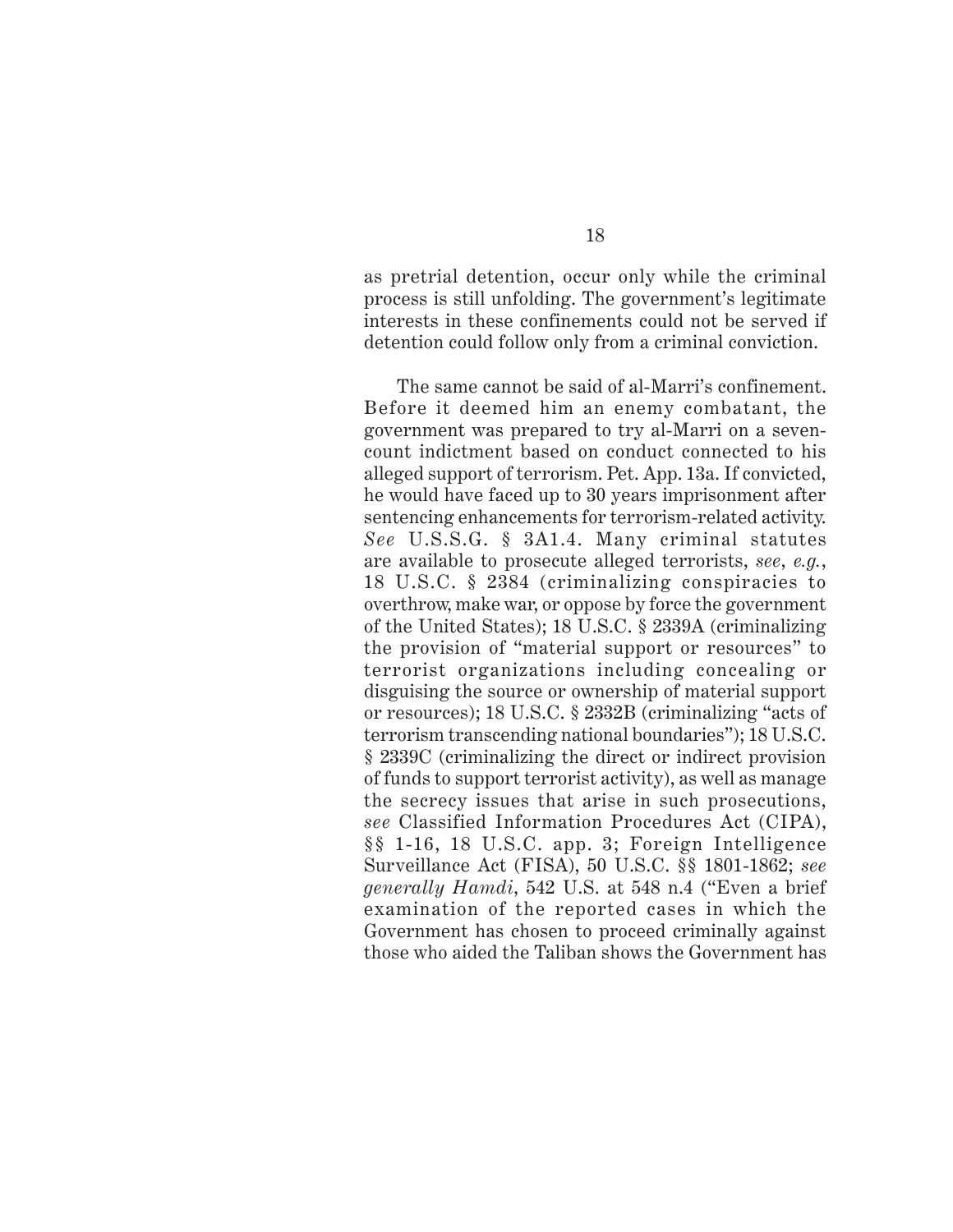found no shortage of offenses to allege.") (Souter, J., concurring in the judgment).

Using such tools, the government has already engaged in many successful terrorism prosecutions. *See*, *e.g.*, *United States v. Abdi*, 463 F.3d 547, 550 (6th Cir. 2006) (prosecution of suspected al Qaeda terrorist); *United States v. Moussaoui*, 382 F.3d 453 (4th Cir. 2004) (prosecution of al Qaeda conspirator involved in 9/11); *United States v. Reid*, 369 F.3d 619 (1st Cir. 2004) (prosecution of Bin Laden ally who attempted to destroy an airplane with a bomb in his shoe); *United States v. Goba*, 240 F. Supp. 2d 242 (W.D.N.Y. 2003) (prosecution of al Qaeda operatives who met with Bin Laden and trained in terrorist camps in Afghanistan). Indeed, even Jose Padilla, who was for years detained alongside al-Marri as an enemy combatant, was eventually tried and convicted in a federal court and sentenced to 208 months, despite earlier assertions by the Executive that only his civil detention could keep the country safe. *United States v. Padilla*, No. 04-60001-CR (S.D. Fla. Jan. 22, 2008).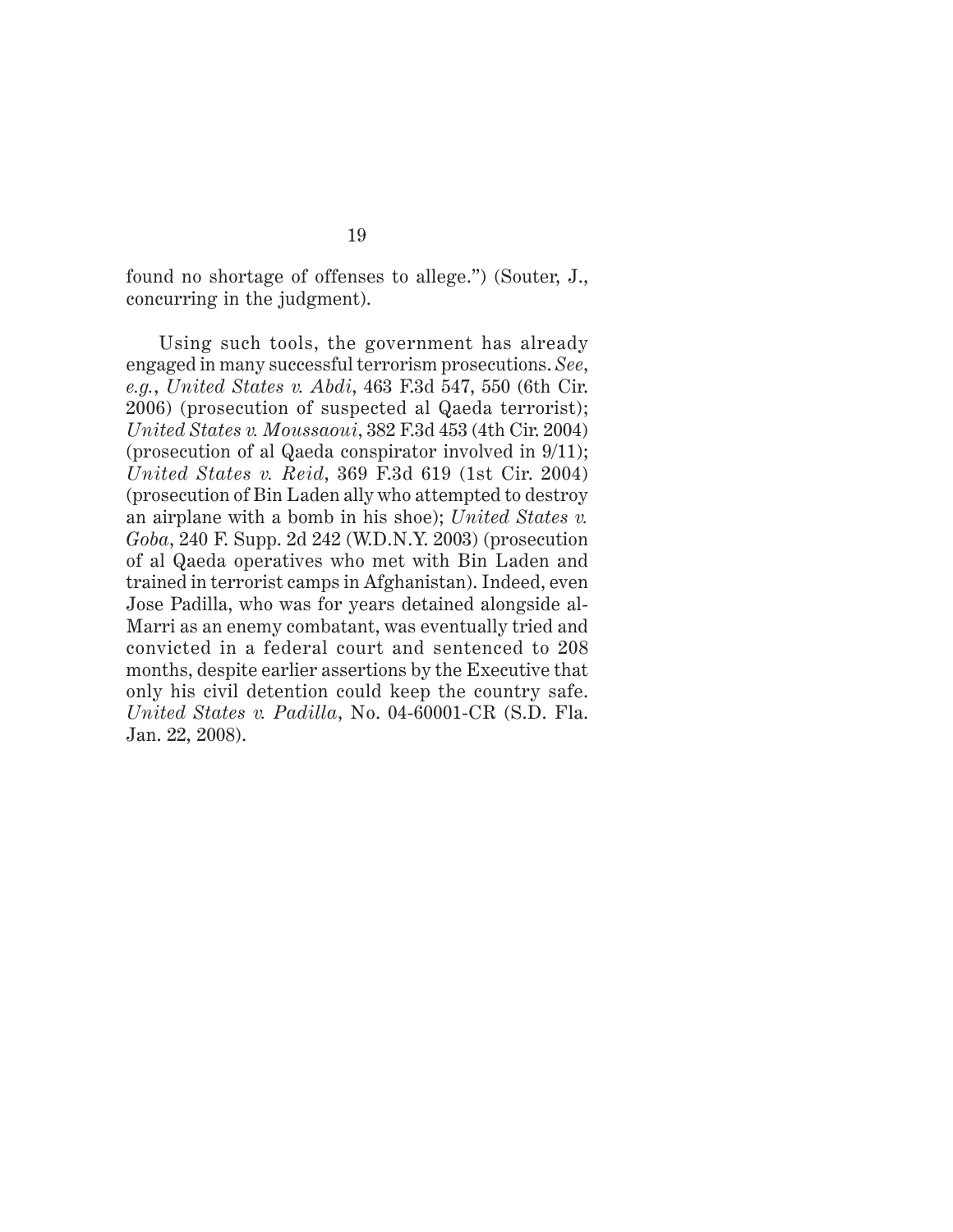### **III. Because Preventive Detention Schemes Approved by This Court Have All Been Authorized by Clear Legislative Statements, Those Schemes Provide No Support for the View That Congress Implicitly Authorized al-Marri's Detention in the AUMF.**

Just as they in no way suggest that al-Marri's detention meets due process requirements, this Court's preventive detention cases give no support to the government's claim to have implicit statutory authority to confine al-Marri. All of the preventive detention schemes that have been sustained by this Court were established by clear legislative statements. *See Hendricks*, 521 U.S. at 346 (Kan. Stat. Ann. 59-29a01 *et seq*); *Salerno*, 481 U.S. at 739 (Bail Reform Act); *Heller*, 509 U.S. at 315 (Ky.Rev.Stat.Ann. §§ 202A.076(2), 202B.160(2) (Michie 1991)); *Schall*,, 467 U.S. at 253 (New York Family Court Act); *Allen*, 478 U.S. at 365 (Illinois Sexually Dangerous Persons Act); *Addington*, 441 U.S. at 418 (Tex. Rev. Civ. Stat., Arts. 5547-31 *et seq*); *Pearson*, 309 U.S. at 371 (Chapter 369 of the Laws of Minnesota of 1939). Such explicit legislative direction is appropriate where the Executive would exercise a power, like indefinite detention, that raises such serious constitutional concerns.

Indeed, as noted above, in *Zadvydas* this Court held that even where a detention scheme is expressly authorized by statute, the Court will resist any interpretation providing for indefinite detention under that scheme, absent a clear statement by Congress, in order to avoid the "serious question as to whether, irrespective of the procedures used, the Constitution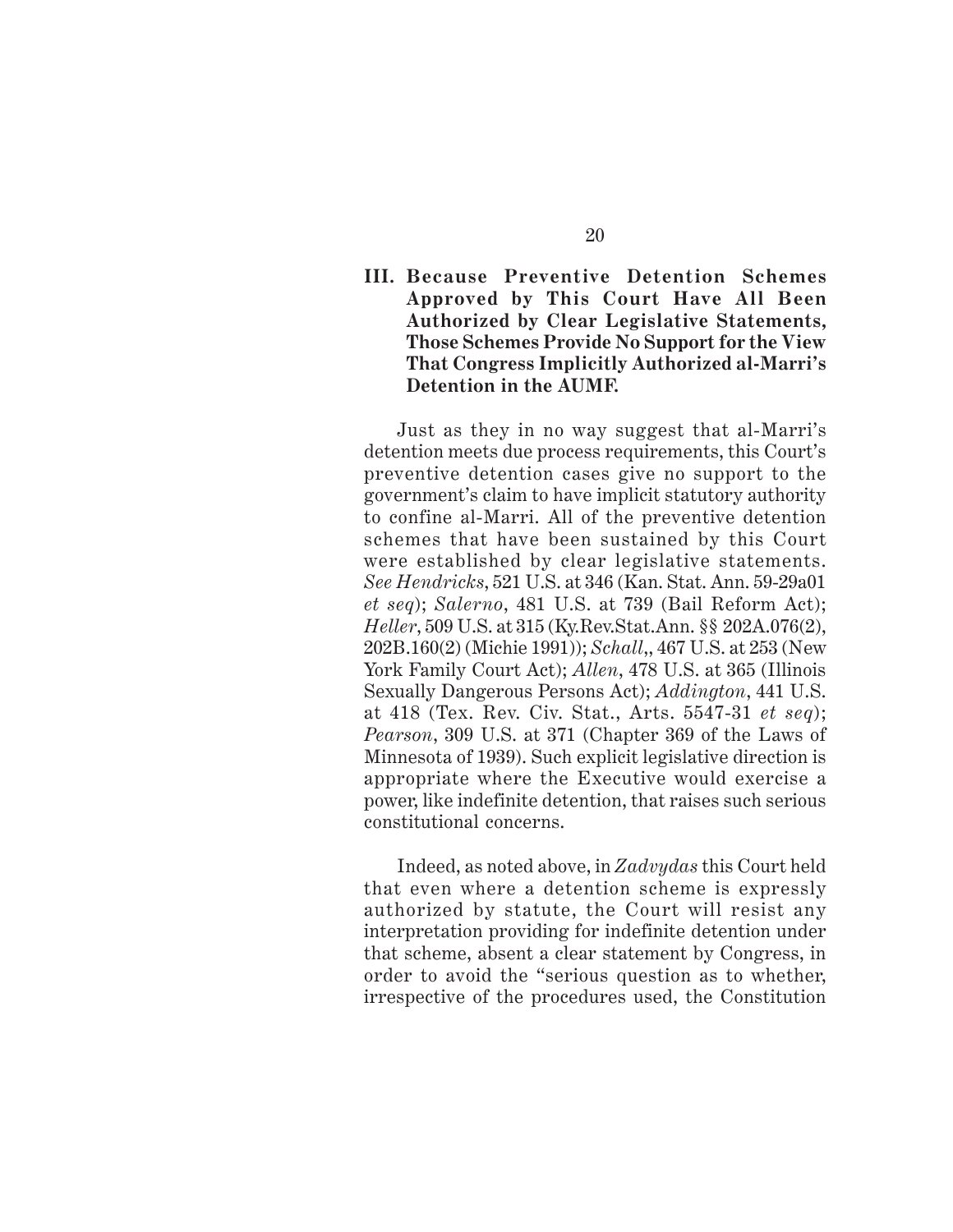permits detention that is indefinite and potentially permanent." *Zadvydas*, 533 U.S. at 696 (internal citations omitted).

Moreover, in reviewing detention schemes, this Court's jurisprudence places legislative purpose at the center of constitutional legitimacy. It has been the detailed legislative provisions—both of purpose and of limitation—that have enabled the Court to draw the critical constitutional line between impermissible punishment and legitimate regulation. *See Seling v. Young*, 531 U.S. 250, 262 (2001) ("[D]etermining the civil or punitive nature of an Act must begin with reference to its text and legislative history.").

Thus, the Court has closely scrutinized both the legislative intent behind the detention and the details of its implementation to confirm that they are consistent with the goals of civil confinement. *See*, *e.g.*, *Salerno*, 481 U.S. at 747-48 (examining legislative history and statutory terms to determine whether confinement is regulatory or punitive). Without explicit statutory directives, judicial review of this issue would be frustrated. In this respect as well, the government's claim that the AUMF implicitly authorized the indefinite confinement of al-Marri is not in accord in with this Court's precedents concerning civil detention.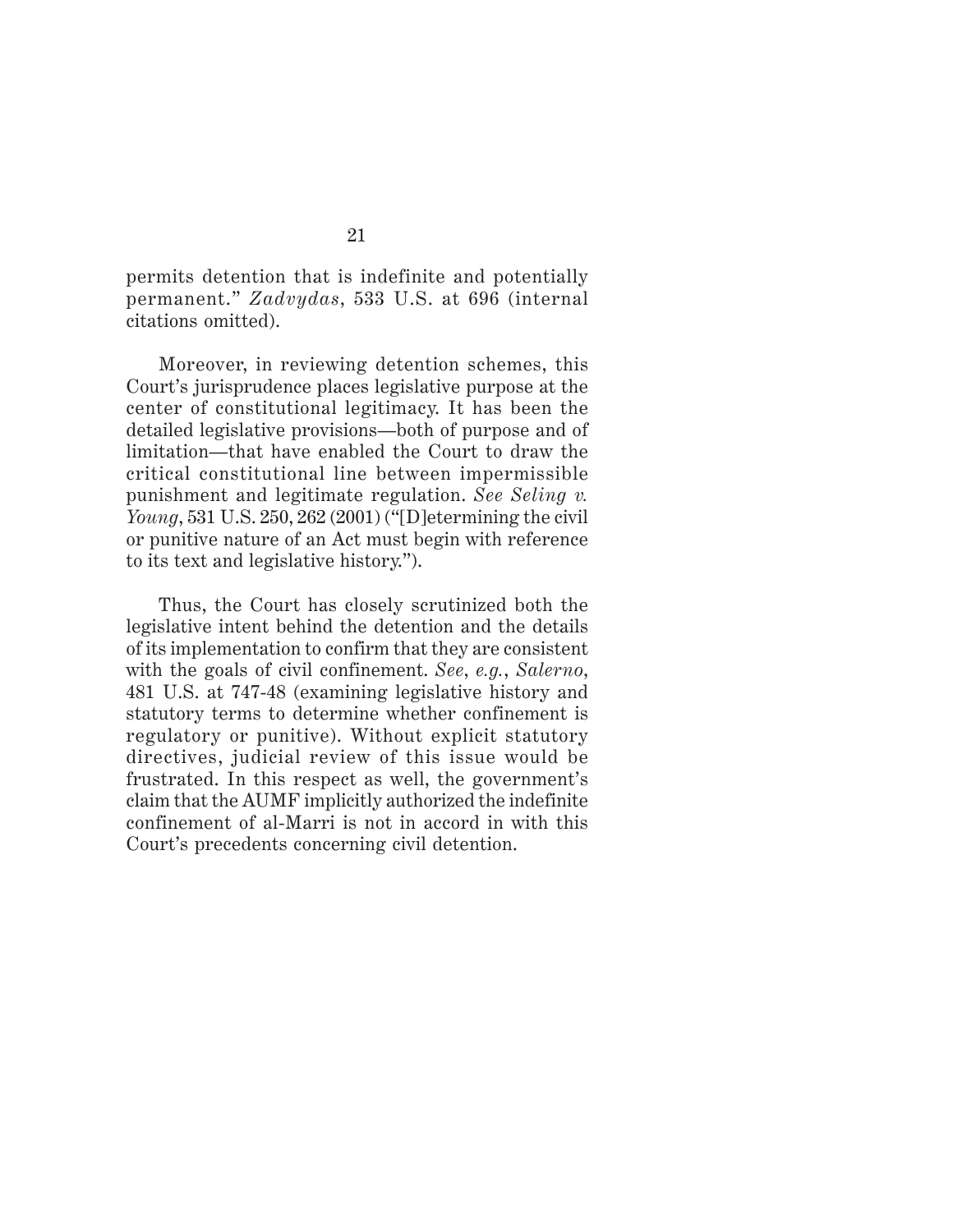## **CONCLUSION**

For the foregoing reasons, the government's assertion of a power to indefinitely confine al-Marri, without charge or conviction, finds no support from this Court's precedents concerning civil detention.

Respectfully submitted,

CAITLIN J. HALLIGAN GREGORY SILBERT\* ARTHUR C. D'ANDREA MICHAEL WINN MARIA VITTORIA G. CARMINATI MICHAEL N. KOURABAS WEIL, GOTSHAL & MANGES LLP 767 Fifth Avenue New York, NY 10153 (212) 310-8000

*Attorneys for Amici Curiae*

\* *Counsel of Record*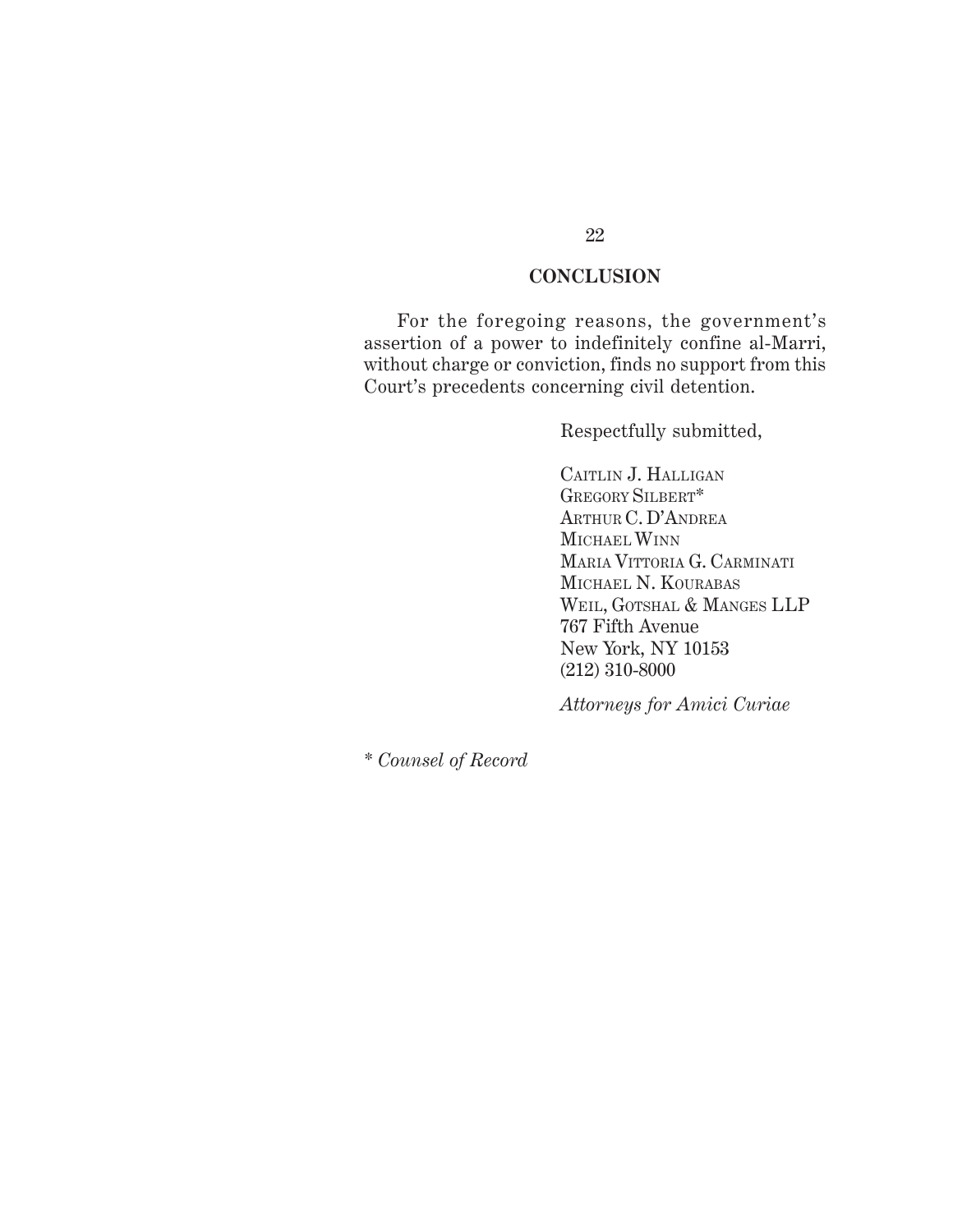#### *Appendix* **APPENDIX**

#### **LIST OF** *AMICI CURIAE* **CONSTITUTIONAL, CRIMINAL** PROCEDURE, AND OTHER LEGAL SCHOLARS:<sup>1</sup>

Leon Friedman Joseph Kushner Distinguished Professor of Civil Liberties Law Hofstra Law School

Martin F. Guggenheim The Boxer Family Professor of Clinical Law New York University School of Law

Bernard E. Harcourt Julius Kreeger Professor of Law and Criminology Director of the Center for Studies in Criminal Justice University of Chicago Law School

Randy A. Hertz Professor of Clinical Law Director of Clinical and Advocacy Studies New York University School of Law

Eric S. Janus President and Dean William Mitchell College of Law

Seth F. Kreimer Kenneth W. Gimmell Professor of Law University of Pennsylvania Law School

1a

<sup>&</sup>lt;sup>1</sup> *Amici* submit this brief in their personal capacities as scholars, not on behalf of their respective universities.